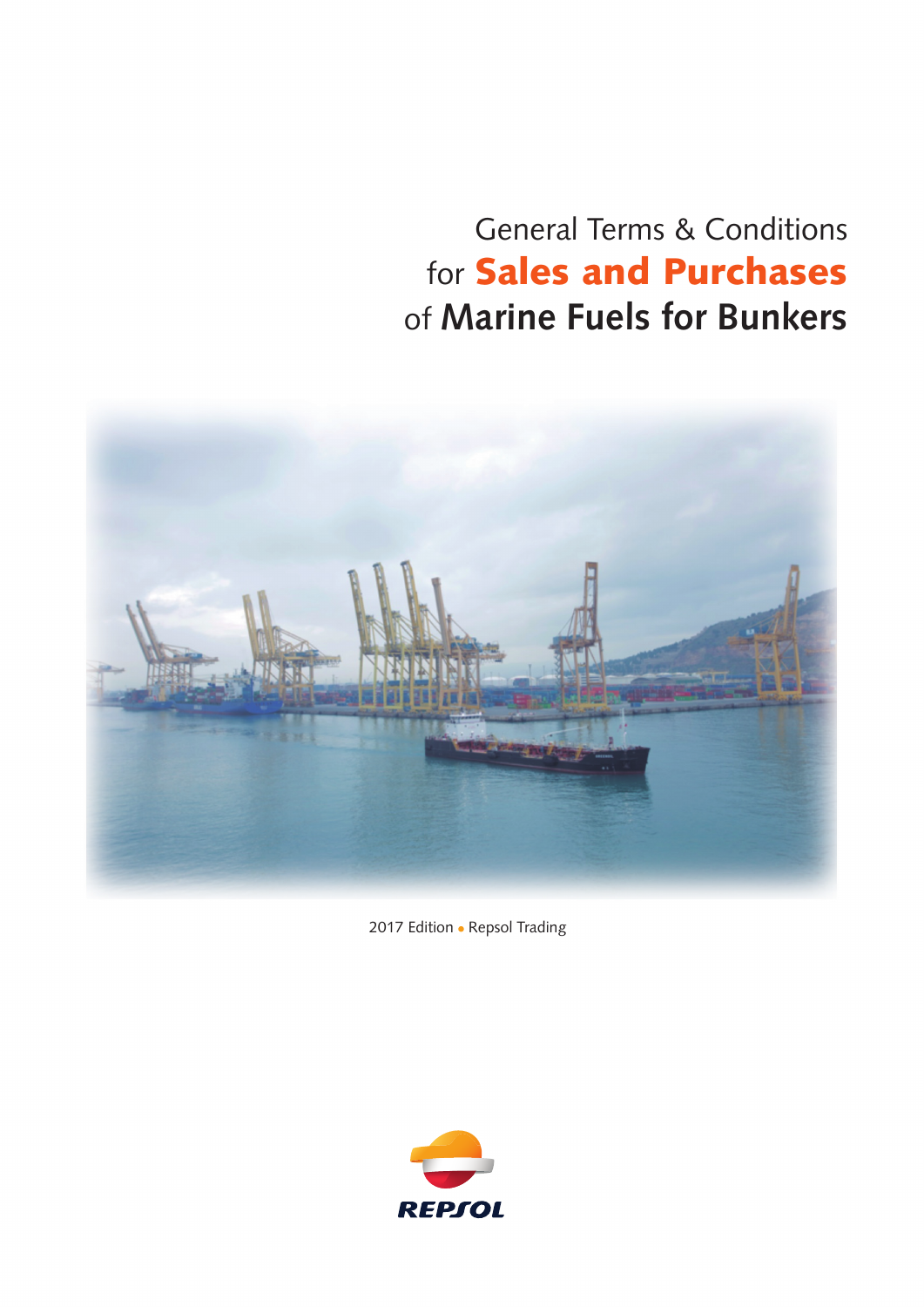General Terms & Conditions for Sales and Purchases of **Marine Fuels for Bunkers**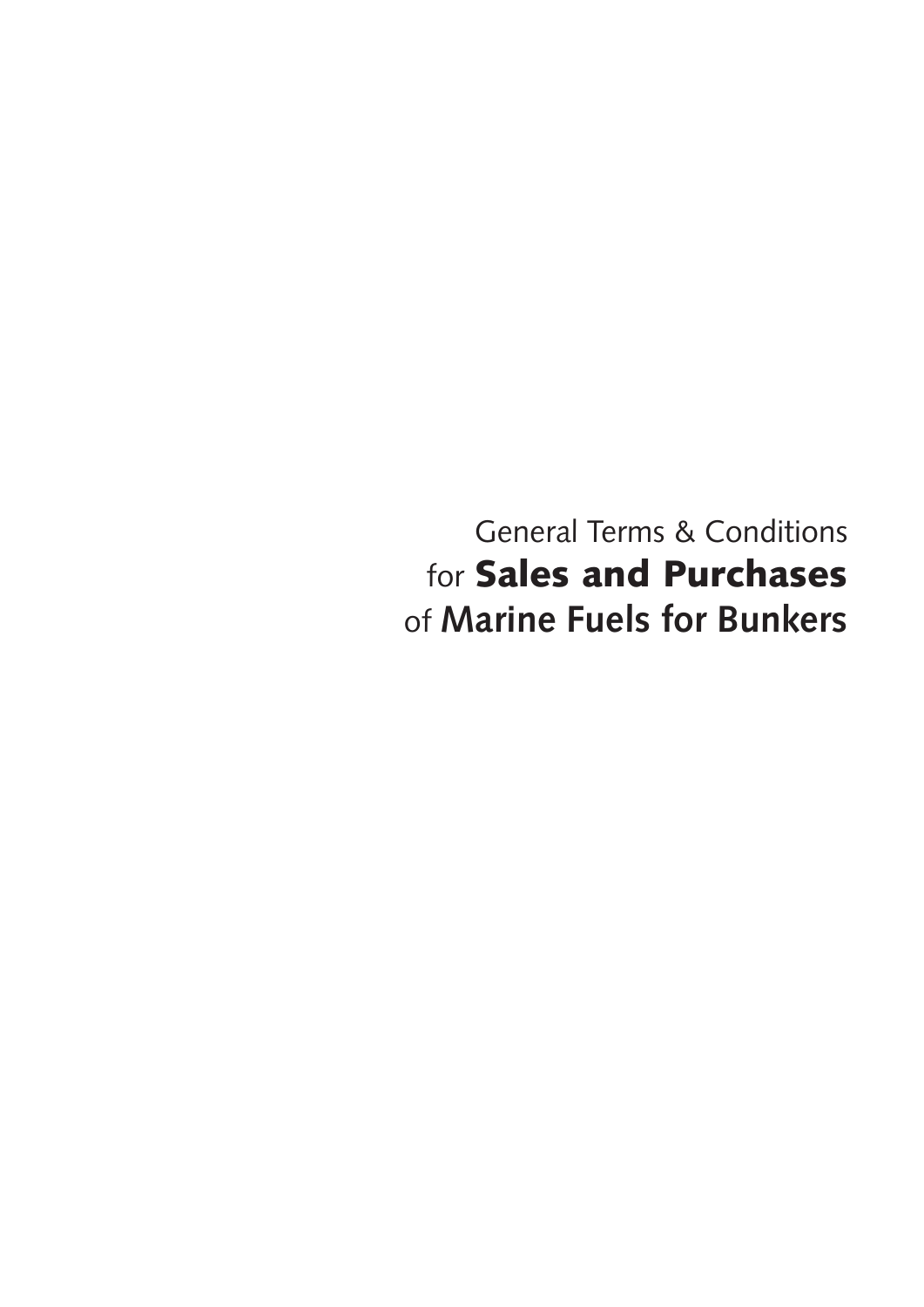# [Definitions](#page-3-0) 4 **2** [Applicability and Interpretation](#page-6-0) **7** Applicability and  $\frac{1}{2}$ [Title and Risk](#page-6-0) 7

Index

| 4  | Delivery Schedule                                     | 8  |
|----|-------------------------------------------------------|----|
| 5  | Delivery Terms and Conditions                         | 8  |
| 6  | Connections                                           | 9  |
| 7  | Nomination & ETA                                      | 10 |
| 8  | Quantity                                              | 11 |
| 9  | Quality                                               | 12 |
| 10 | Quality samples                                       | 12 |
| 11 | Quality claims                                        | 13 |
| 12 | Price & Other charges                                 | 14 |
| 13 | Payment                                               | 15 |
| 14 | Cancellation and Breach                               | 17 |
| 15 | Liens                                                 | 18 |
| 16 | Assignment                                            | 18 |
| 17 | Taxes, Duties and Impost                              | 19 |
| 18 | Termination                                           | 19 |
| 19 | Force Majeure                                         | 21 |
| 20 | Liability and Indemnity                               | 22 |
| 21 | Jurisdiction                                          | 23 |
| 22 | Applicable Law                                        | 23 |
| 23 | Other claims                                          | 23 |
| 24 | Time Limitation                                       | 24 |
| 25 | <b>Notices</b>                                        | 24 |
| 26 | Rights, powers and remedies                           | 24 |
| 27 | Amendments and waivers                                | 25 |
| 28 | Severability and Survivability                        | 25 |
| 29 | Recording, Retention and Monitoring of Communications | 26 |
| 30 | Confidentiality                                       | 26 |
| 31 | Third Party rights                                    | 27 |
| 32 | Miscellaneous                                         | 27 |
| 33 | Health, Safety and Environment                        | 30 |

<span id="page-2-0"></span>**[PART I. GENERAL](#page-3-0)**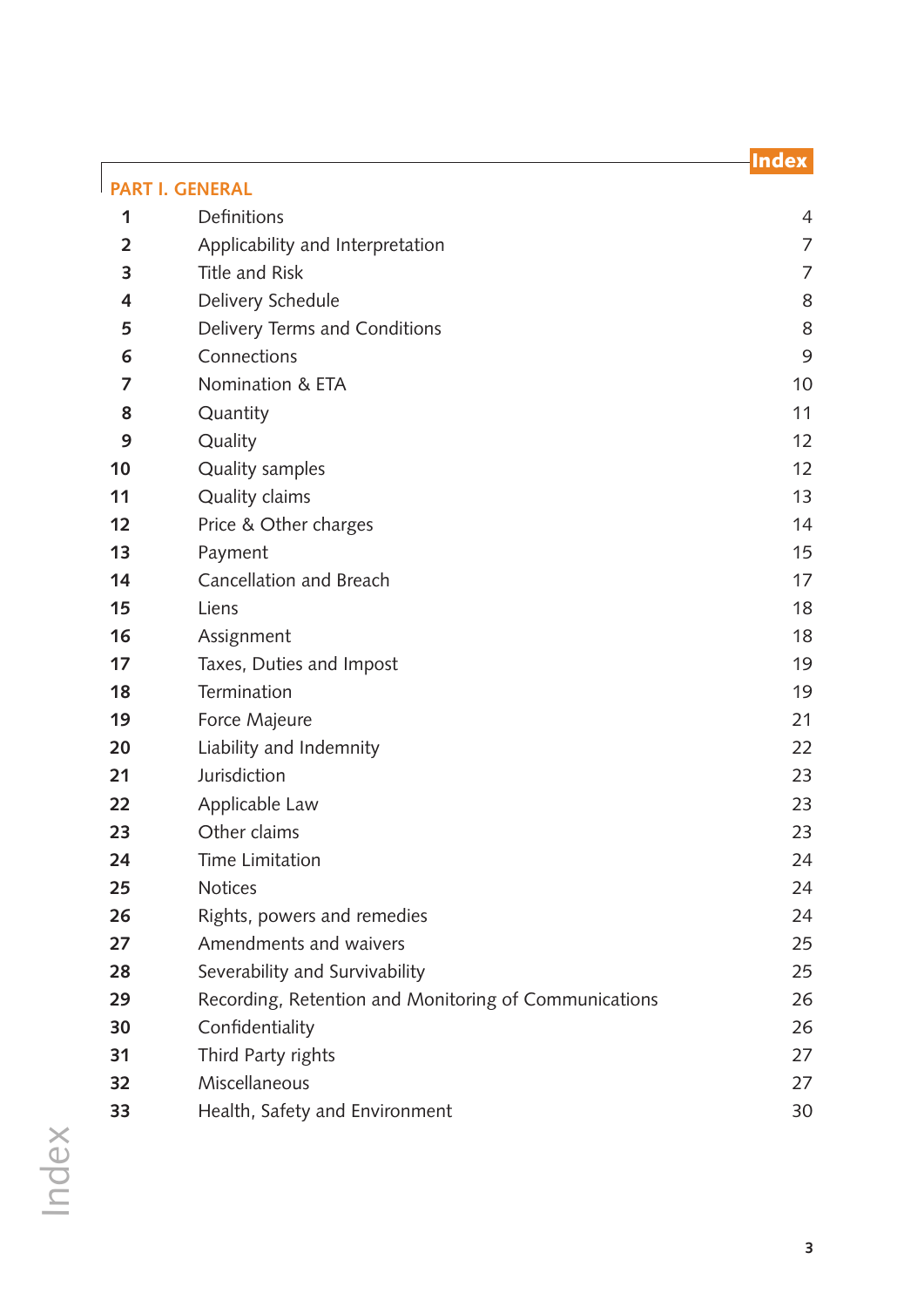### PART I. GENERAL

|  | 1 Definitions |  |
|--|---------------|--|
|  |               |  |

<span id="page-3-0"></span>

| Affiliate(s)              | Means a company or other legal entity which directly, or indirectly<br>through one or more intermediaries, controls, or is under common con-<br>trol with or is controlled by another party. For this purpose, "control"<br>means the direct or indirect ownership of fifty (50) per cent or more of<br>the voting rights attached to the issued share capital of such company<br>or other legal entity. |
|---------------------------|----------------------------------------------------------------------------------------------------------------------------------------------------------------------------------------------------------------------------------------------------------------------------------------------------------------------------------------------------------------------------------------------------------|
| Agreement                 | Means these General Terms and Conditions (including, where applica-<br>ble, together with the seller's written confirmation).                                                                                                                                                                                                                                                                            |
| <b>Associated Company</b> | Means a company in which another company has a stake of between<br>20% and 50% of voting shares.                                                                                                                                                                                                                                                                                                         |
| A.S.T.M.                  | Means American Society for Testing and Materials.                                                                                                                                                                                                                                                                                                                                                        |
| <b>Banking Day</b>        | Means a day when the banks in the banking system of the currency<br>in which the price is payable, are open for a proper transaction in the<br>country where payment is due to be made.                                                                                                                                                                                                                  |
| <b>Buyer</b>              | Means the party stated in the seller's written confirmation as being the<br>buyer of the marine fuels.                                                                                                                                                                                                                                                                                                   |
| Day                       | Means a calendar day.                                                                                                                                                                                                                                                                                                                                                                                    |
| <b>Delivery Date</b>      | Means the time frame when the marine fuels shall be delivered to the<br>Buyer.                                                                                                                                                                                                                                                                                                                           |
| <b>Delivery Document</b>  | Means the document(s) that certifies the delivery of marine fuels on a<br>certain date(s), specifying grade(s) and delivered amount(s). Depending<br>on delivery location, such document may also be known as "On Board<br>Receipt", "Bunker Receipt", "Delivery Note", and "Certificate of Deliv-<br>ered Quantity", or other names.                                                                    |
| E.T.A.                    | Means Estimated Time of Arrival.                                                                                                                                                                                                                                                                                                                                                                         |
| <b>Marine Fuels</b>       | Means any commercial grades of bunker fuel oil and/or marine gas oil<br>or their mixtures offered at the time and place of delivery by the Seller<br>according to local specifications.                                                                                                                                                                                                                  |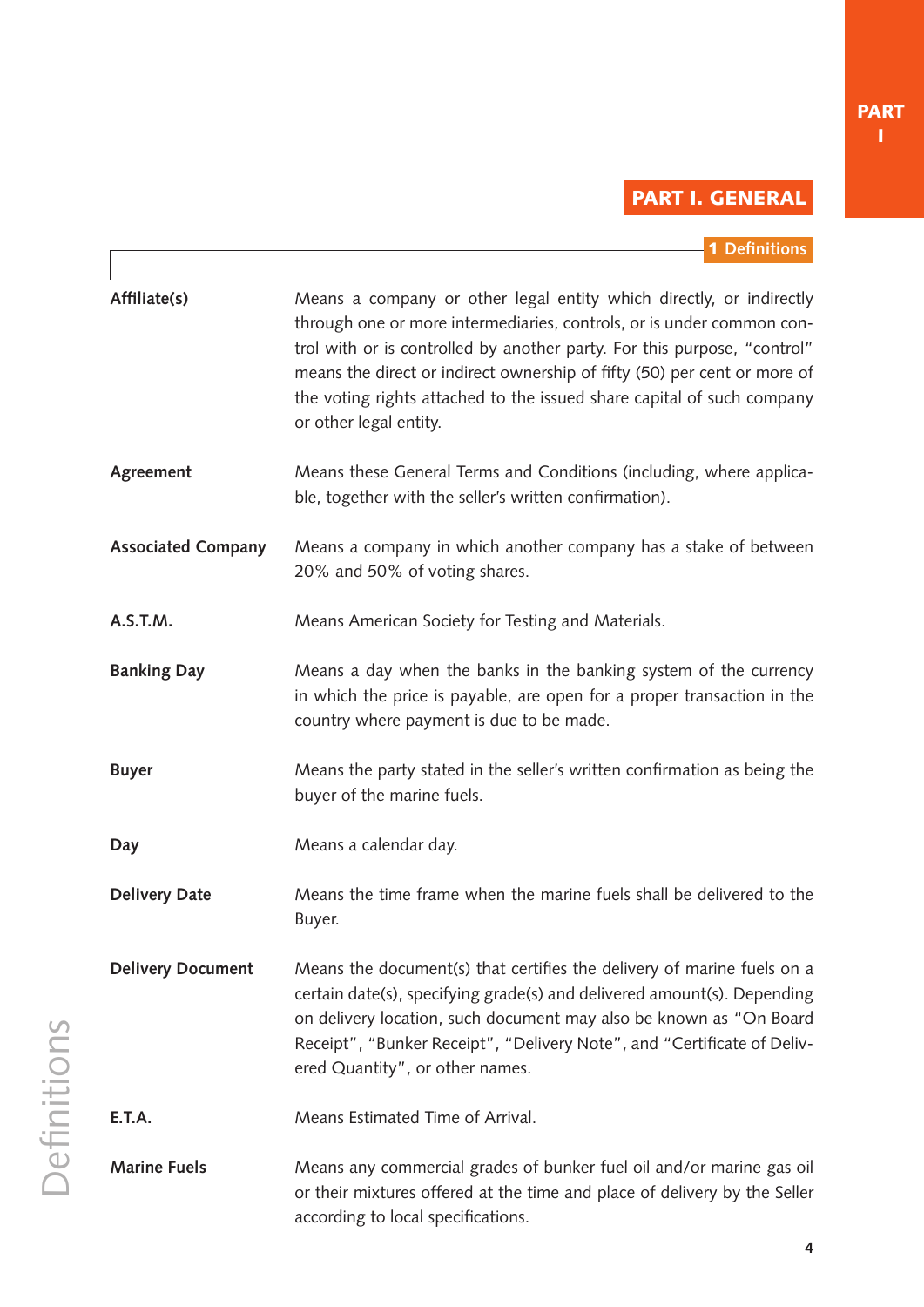| <b>M.A.R.P.O.L.</b>                  | Means the International Convention for the Prevention of Pollution<br>from Ships as amended from time to time.                                                                                                                                                                                                                                                                                                                                                                                                                                                          |
|--------------------------------------|-------------------------------------------------------------------------------------------------------------------------------------------------------------------------------------------------------------------------------------------------------------------------------------------------------------------------------------------------------------------------------------------------------------------------------------------------------------------------------------------------------------------------------------------------------------------------|
| <b>Office Hours</b>                  | Means from 09:00 hours to 16:00 hours on a full working day in the<br>seller's place of business.                                                                                                                                                                                                                                                                                                                                                                                                                                                                       |
| Party                                | Means either the Buyer or the Seller and collectively the "Parties".                                                                                                                                                                                                                                                                                                                                                                                                                                                                                                    |
| <b>Payment Security</b>              | Means the prepayment in accordance with the provisions of Clause<br>13.6.5, the Parent Company Guarantee in accordance with the provi-<br>sions of Clause 13.6.6, a guarantee from a guarantor acceptable to the<br>Seller, a bank guarantee or any other financial instrument agreed be-<br>tween the Parties.                                                                                                                                                                                                                                                         |
| Port                                 | Means the port, terminal, berth or other facility at which the Marine Fu-<br>els are delivered.                                                                                                                                                                                                                                                                                                                                                                                                                                                                         |
| <b>Repsol</b>                        | Means Repsol Trading S.A. and all Affiliates and Associated Companies.                                                                                                                                                                                                                                                                                                                                                                                                                                                                                                  |
| <b>Sanctions</b>                     | Means any economic, financial and commercial sanctions and embar-<br>goes regulations issued by the U.S. Treasury Department's Office of<br>Foreign Assets Control (OFAC), or similar measures promulgated by the<br>United Nations Security Council, the European Union, and EU member<br>state and Switzerland, or other relevant sanctions authority, applicable<br>to the Parties.                                                                                                                                                                                  |
| <b>Seller</b>                        | Means the party stated in the seller's written confirmation as being the<br>seller of the Marine Fuels.                                                                                                                                                                                                                                                                                                                                                                                                                                                                 |
| <b>Seller's Place</b><br>of Business | Means the Seller's registered office at the location where the Seller de-<br>velops and coordinates its main activities where all the communications<br>and notices should be sent.<br>Where the Seller is one of the following Repsol Group entities, the Sell-<br>er's Place of Business will be deemed to be located at:<br>Repsol Trading, S.A: Madrid, Spain<br>Repsol Trading USA Corporation: Houston, Texas, United States of<br>America<br>Repsol Trading Singapore Pte. Ltd: Singapore<br>Repsol Trading Perú SAC: Lima, Peru<br>Refinería La Pampilla S.A.A. |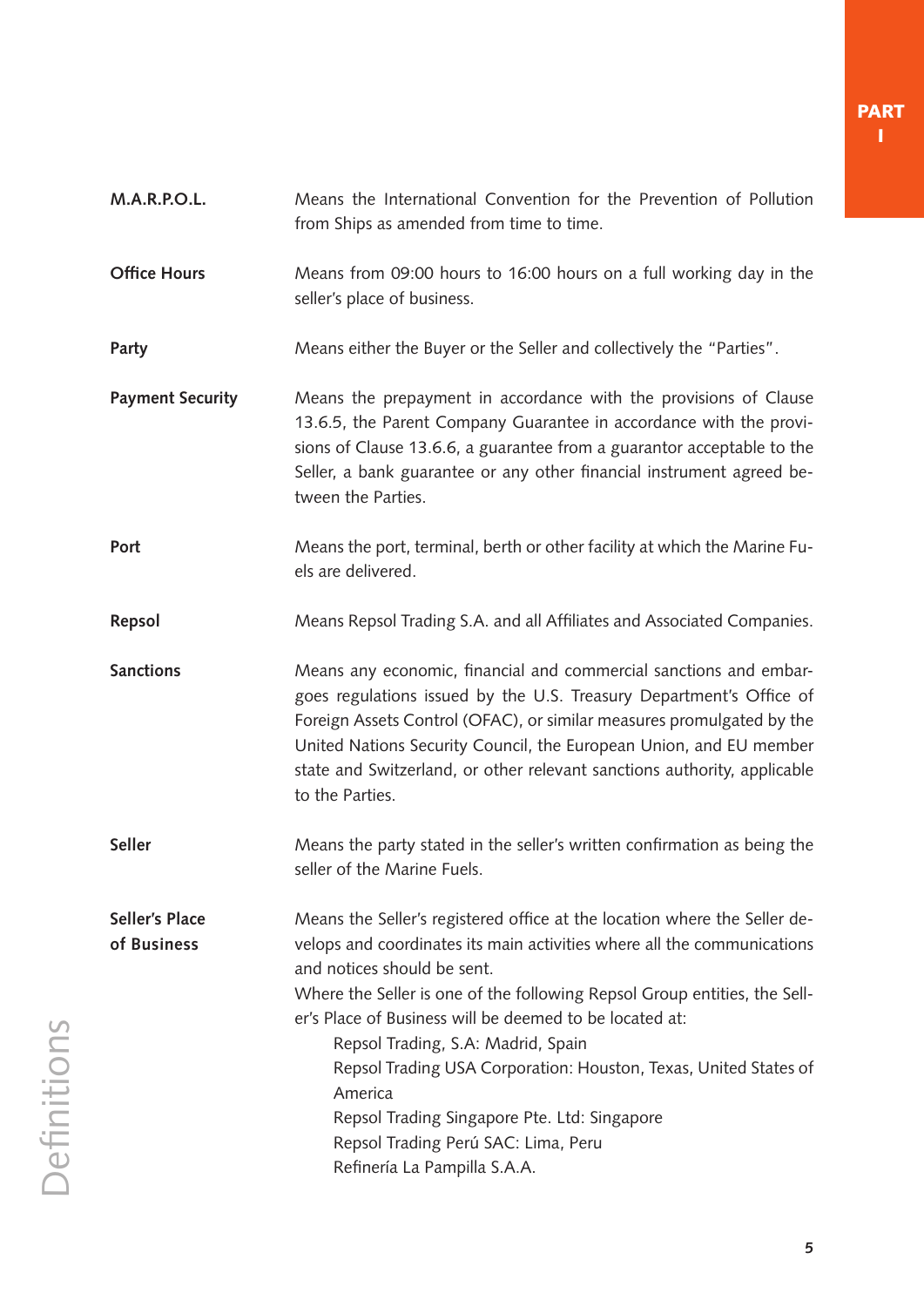**Seller's Suppliers** Means any legal entity or natural person being a direct or indirect source of supply for the Seller. **Seller' s Written** Means the contractually binding fax, or e-mail, or other form of oral or written agreement in which, by reference, these General Terms and Conditions are incorporated to form the Agreement. **Ton** Means a metric ton or tone in vacuum or air, in accordance with standard practice at the delivery Port (as applicable). **V.A.T.** Means Value Added Tax. **Vessel** Means a tankship or other vessel of any type whatsoever which is wholy or mainly constructed or adapted for the carriage of oil or product in bulk as cargo. **Working Days** Means a regular working day where the Seller's Place of Business is situated. **Confirmation**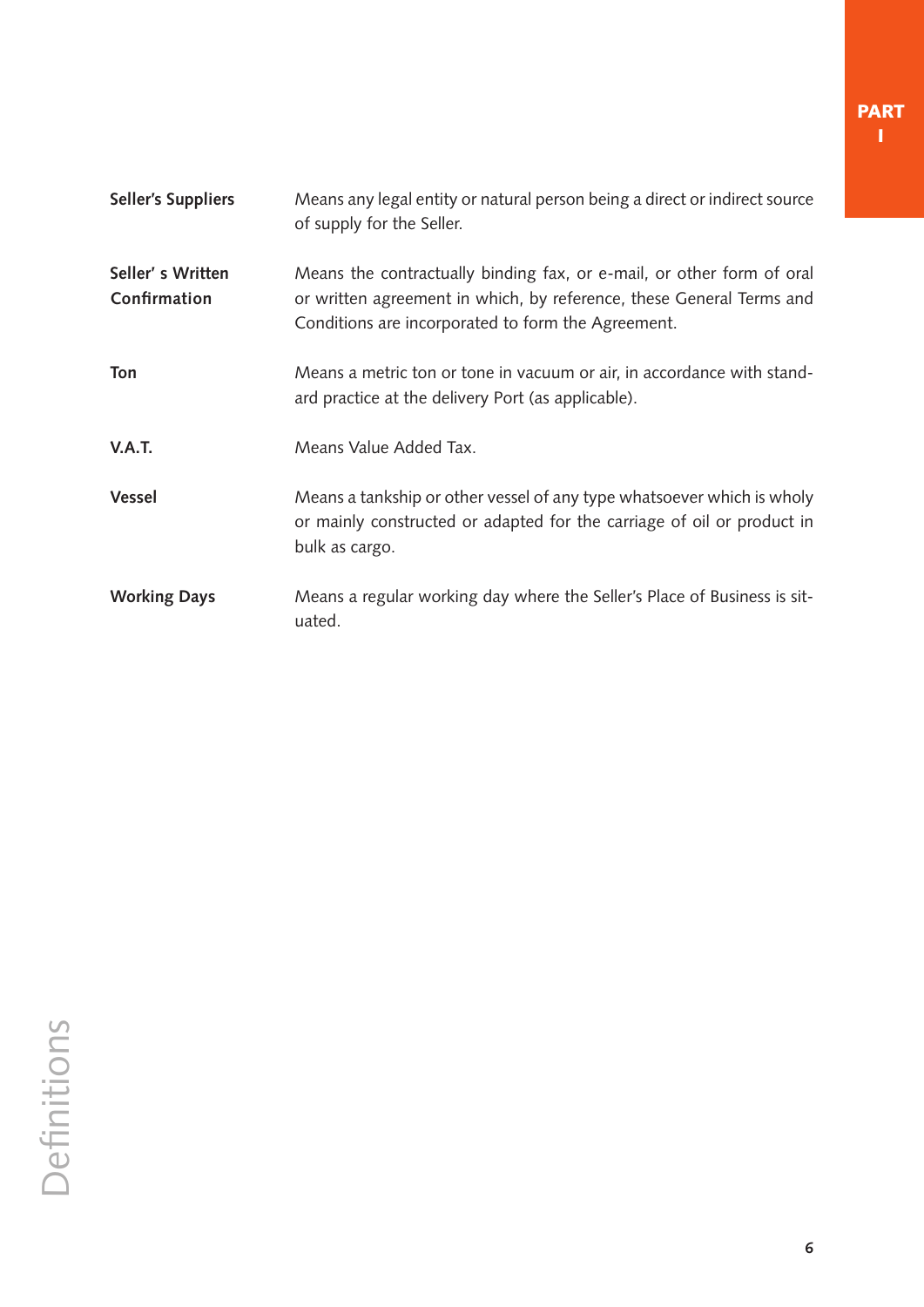- <span id="page-6-0"></span>**2.1** Unless otherwise expressly agreed in writing, these General Terms and Conditions shall apply to all contracts for the sale of Marine Fuels by or on behalf of Repsol Trading, S.A., or any of its Associated Companies or Affiliates into which contracts they are incorporated by reference.
- **2.2** The Agreement contains the entire agreement between the Seller and the Buyer and supersedes all representations, prior agreements, oral or written, in connection with the matters which are the subject of this Agreement.
- **2.3** In case of any conflict between the Seller's Written Confirmation and these General Terms and Conditions, the Seller's Written Confirmation shall prevail.
- **2.4** All clauses, articles and headings used in the Agreement are for convenience only and shall not affect the construction or interpretation of any of the terms and/or conditions of the Agreement.
- **2.5** The Buyer and the Seller each warrant that in connection with the Agreement, they have not relied upon any representations, written or oral, made by or on behalf of the other Party, but have relied exclusively on their own knowledge, judgment and expertise.
- **2.6** Any words following the terms "including", "include", "in particular" or any similar expression shall be construed as illustrative and shall not limit the sense of the words, description, definition, phrase or term preceding those terms.

**3.1** Title to the Marine Fuels shall remain vested in the Seller until the purchase price has been paid in full by the Buyer. The Seller shall have the right, independently of any other claim for costs of damages, to retake the possession and store the Marine Fuels or dispose of it, as well as to directly sell it to a third party whenever and wherever the Marine Fuels is located, if payment is not punctually received by Seller in the terms and conditions set out in the Agreement.

 Notwithstanding the retention of title referred in the previous paragraph, the risk of the Marine Fuels shall pass to the Buyer when the Marine Fuels pass the flange connecting the delivery facilities provided by the Seller or Seller's supplier with the receiving facilities provided by the Buyer. At that point the Seller's responsibility for the Marine Fuels shall cease, and the Buyer shall assume all risk of loss or damage including but not limited to deterioration or evaporation of the Marine Fuels delivered.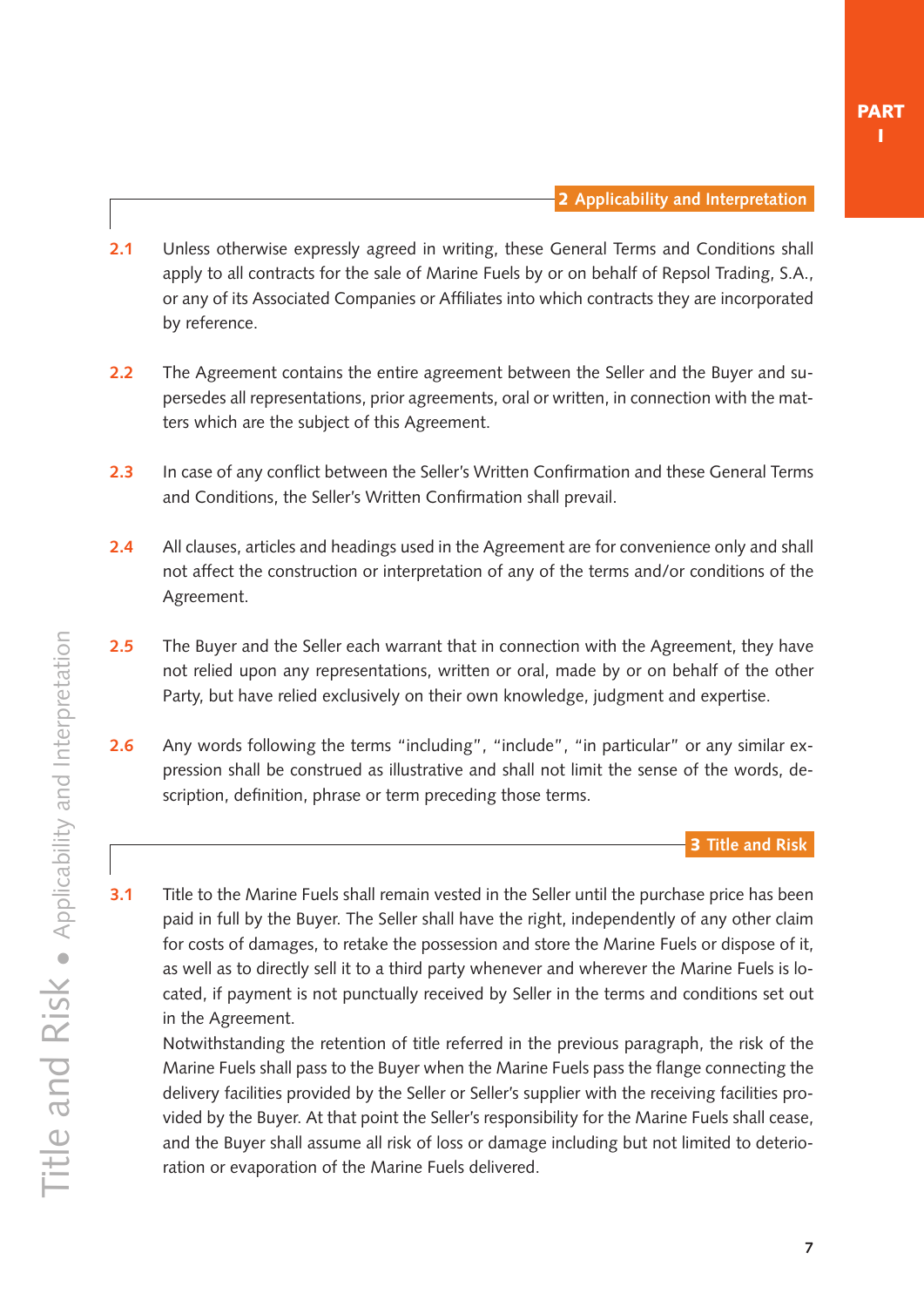<span id="page-7-0"></span>**3.2** The Buyer shall indemnify the Seller for any claim made by the Seller's Supplier(s) against the Seller in respect of damage to any facilities at the delivery Port caused by the Buyer's Vessel or other Buyer's receiving facilities.

4 **Delivery Schedule**

**4.1** The Marine Fuels shall be delivered to the Vessel at the Port or place stated in the Seller´s Written Confirmation and such delivery shall be subject to the regulations of such Port or place.

 Delivery shall be made during normal working hours unless required at other times (including non-Working Days) and permitted by the delivery Port regulations. In such event, the Buyer shall reimburse the Seller or its Supplier for all additional expenses incurred in connection therewith, including but not limited to overtimes and extra fees.

- **4.2** Vessels will be bunkered on a basis first come first served as soon as reasonably practicable, and neither the Seller nor the Seller's Supplier shall be liable for demurrage, detention or any other or different damages due to any delay caused by weather (whether usual or unusual), or for any loss due to congestion at the delivery Port or to prior commitments of available barges, or when security is compromised according to the Seller or Seller's Supplier's judgment and Seller shall have the right to recover from the Buyer any resulting cost incurred.
- **4.3** In case of failure to arrive at the agreed Delivery Date, the Seller shall endeavour its best efforts to re-schedule the Buyer's Vessel, but shall not be liable for any attendance delays nor for any damages resulting therefrom.

 In the specific case of re-schedule of Vessel's, delayed by weather conditions, berth congestion, draft restrictions or other adverse conditions for lifting bunkers, the Seller will use the "first in, first out" rule.

**4.4** The Seller shall be at liberty to make arrangements with other Seller´s Suppliers to deliver the whole or any part of the Marine Fuels, always subject to Buyer´s acceptance which shall not be unreasonably withheld.

5 **Delivery Terms and Conditions**

- **5.1** The supply will take place as per Seller´s Written Confirmation: (1) by barge; (2) by tank truck; (3) ex pipe (1, 2 and 3 are alternatives depending on the mode of supply used).
- **5.2** The Buyer shall advise the Seller of any special conditions, difficulties, peculiarities, deficiencies or defects in respect of, and particular to, the Vessel and which might adversely affect the delivery of the Marine Fuels.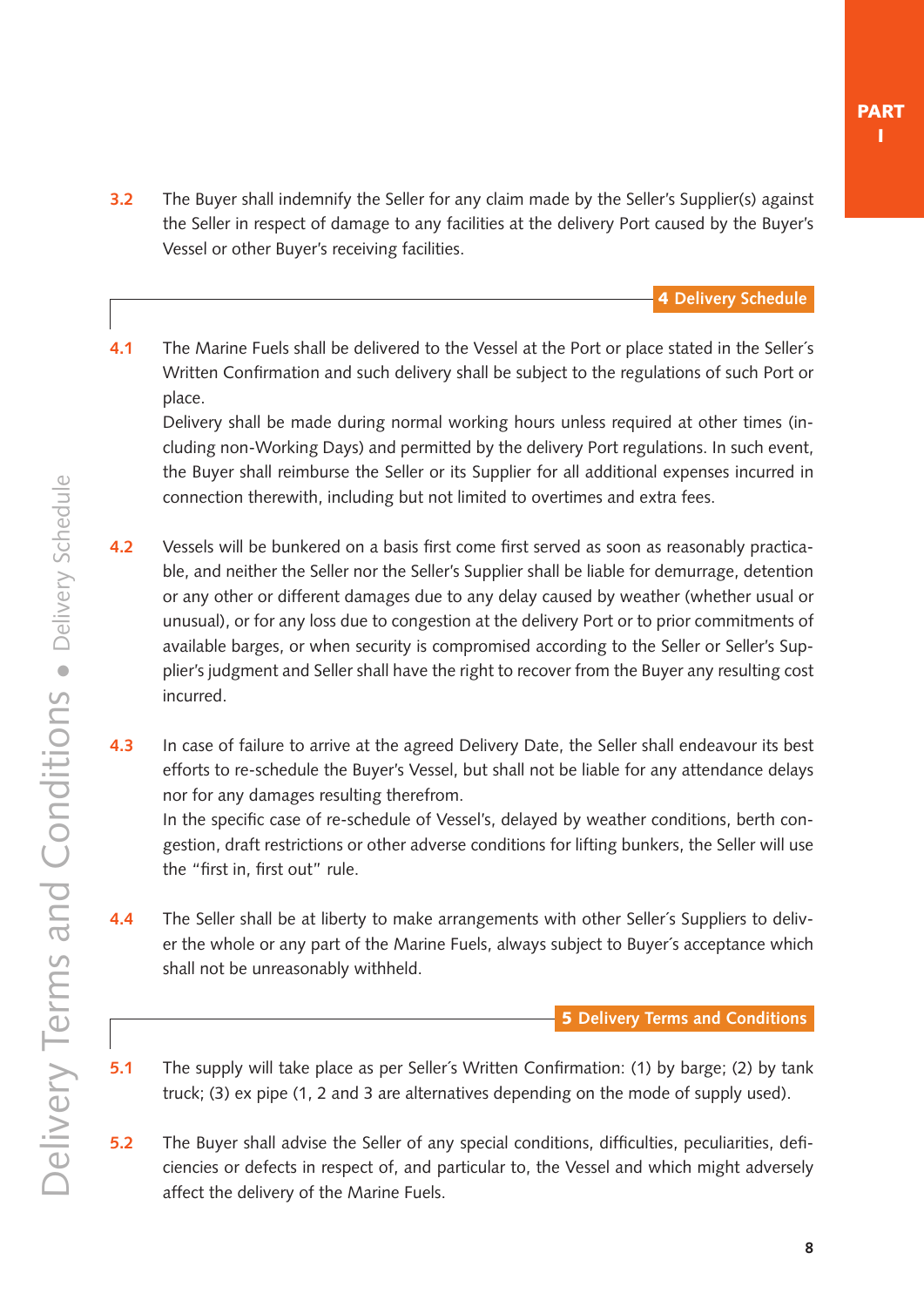- <span id="page-8-0"></span>**5.3** The Seller shall not be liable in any case for damages, losses or expenses incurred by the Buyer resulting from lack of suitability and/or insufficiency of the receiving equipment or the Vessel´s fuel storage tanks or incorrect identification of the tanks on board.
- **5.4** All delivery extra charges, including but not limited to tank truck/barge overtime and wharfage extra costs, shall be for the account of the Buyer.
- **5.5** If government permission is required for deliveries hereunder, no deliveries shall be made until the permissions have been issued to the Buyer. Local further special requirements for receiving Marine Fuels must be strictly followed by the receiving Vessel, whether advised or not by Seller or Seller's representative, as it is always the Vessel and the Buyer who remain solely responsible for the awareness of such eventual additional requirements for safety reasons.
- **5.6** Once the delivery has been made, the Master / Chief Engineer / Representative of the supplied Vessel shall sign and seal the relevant Delivery Document. In case of any quantity claim, the Master/Chief Engineer/Representative of the supplied Vessel shall write such quantity claim in the Delivery Document. The absence of such claim shall be deemed to signify a full agreement with the delivery and, therefore, claims based on clean Delivery Documents will not be accepted.
- **5.7** The Buyer shall be responsible for all demurrage or additional expenses incurred by the Seller if the Buyer, its Vessels or its Port agent causes delay to the barge, tank truck or delivery facilities. The Buyer shall also pay any charges for mooring, unmooring and Port duties, if incurred.
- **5.8** The Seller shall not be liable for damages, losses or expenses incurred by the Buyer resulting from the failure of the master, Vessel´s officers, crew and/or other person present on board the Vessel and/or Vessel´s representatives or agents to comply with the safety and environmental standards applicable at the time the operation of supplying the Marine Fuels to the Vessel.

6 **Connections**

- Connections **Connections**
- **6.1** The Buyer shall make all connections and disconnections between the delivery hose(s) and the Vessel´s bunker manifold, unless otherwise agreed. The Seller shall require the hose(s) to be properly secured and connected to the Vessel's manifold prior to the commencement of delivery of the Marine Fuels.

 The Buyer shall be responsible to properly tighten all the bolts and nuts of the blank flange of the delivery hose(s) once the hose(s) has been disconnected from the Vessel's manifold and ensure no leakage is being observed before the hose(s) is brought back to the delivery barge.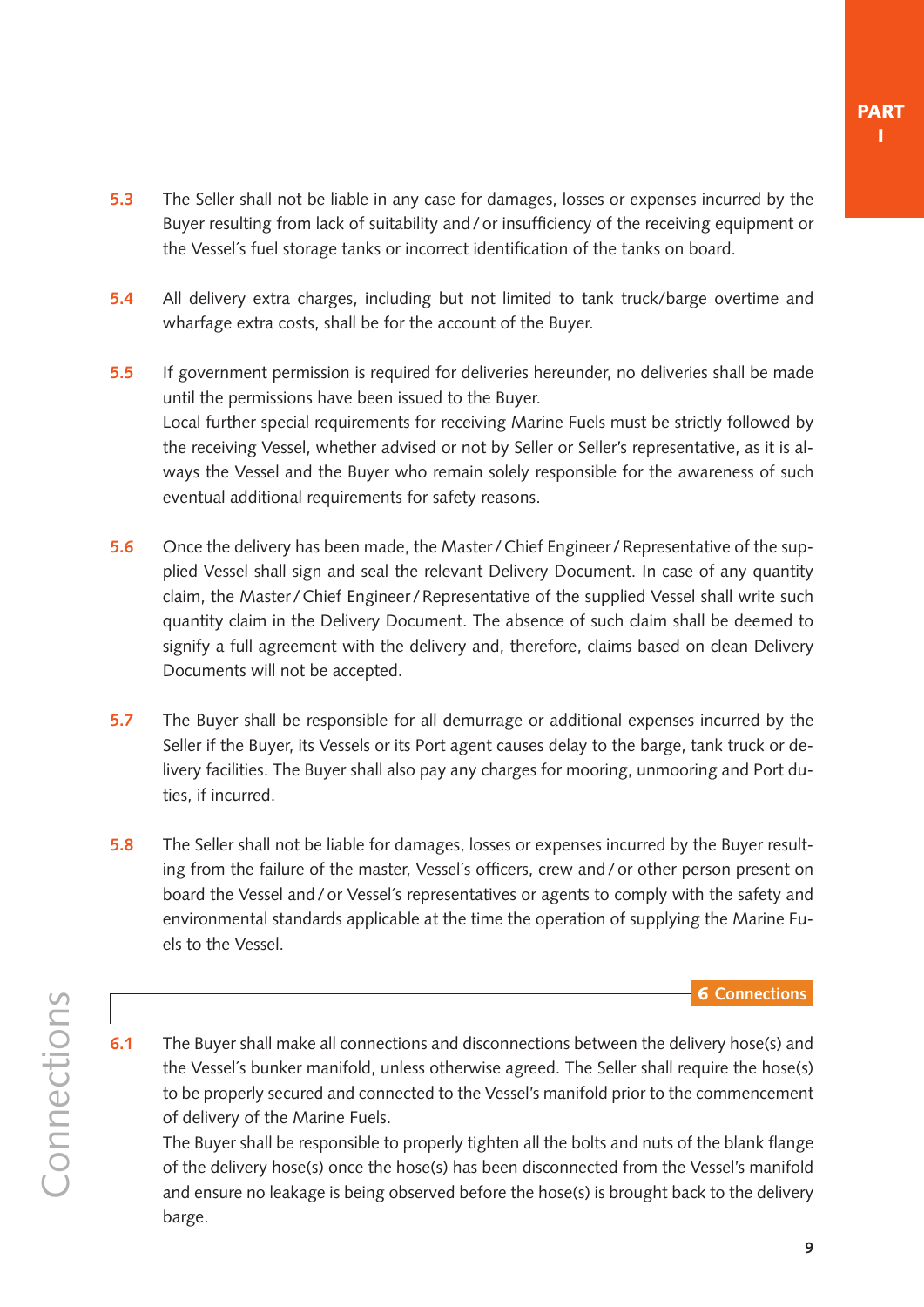- <span id="page-9-0"></span>**6.2** If in the Seller's sole discretion, the Vessel cannot safely receive Marine Fuels, then the Seller upon written notice to the Buyer, has the option to either (i) suspend the delivery until, in the Seller's sole discretion, the Vessel can safely receive Marine Fuels or (ii) immediately terminate the Agreement, without prejudice to any right of action or claim accrued at the date of termination. The Seller shall not be liable for any damage, losses or expenses incurred by the Seller or the Buyer resulting from this issue.
- **6.3** The Buyer shall render all necessary assistance and provide sufficient tankage and equipment to receive promptly all deliveries hereunder.
- **6.4** The Buyer shall provide a clean, free and safe access alongside the receiving Vessel to operate the Seller´s delivery equipment.

**7.1 Nomination**

- **7.1.1** The Buyer shall advise the Seller, during Office Hours, of the Vessel's nomination at least forty-eight (48) hours prior to the expected Delivery Date, unless otherwise agreed in writing.
- **7.1.2** Nomination(s) shall be given in writing and shall at least include the following:
	- **(a)** The name of the Vessel, flag and such other information as may be required by the delivery Port from time to time;
	- **(b)** The Delivery Date when the Vessel is expected to be ready for bunker supply;
	- **(c)** The ship's Agent at the bunkering delivery Port;
	- **(d)** The Buyer's full style and invoicing address and VAT number or its equivalent;
	- **(e)** Any other information as the Seller may reasonably require.

 The Buyer hereby declares that it is familiar with all Port limitations and shall not nominate a Vessel exceeding such limitations and, that in operational and technical aspects nominated Vessels shall be in full compliance with all applicable laws, regulations and other requirements of the country of the Vessel's registry, and Port authorities at which Vessel may be loading or calling.

**7.1.3** The Buyer shall have no right to substitute the nominated Vessel.

### **7.2 E.T.A.**

**7.2.1** The Buyer shall arrange for the Vessel/Vessel's Agent to give to the Seller or the Seller's Suppliers its E.T.A. at the delivery Port by cable or e-mail at least forty-eight (48) hours before arrival, thereafter promptly advising any variation. Location changes, if any, shall be subject to the Seller's consent.

7 **Nomination & ETA**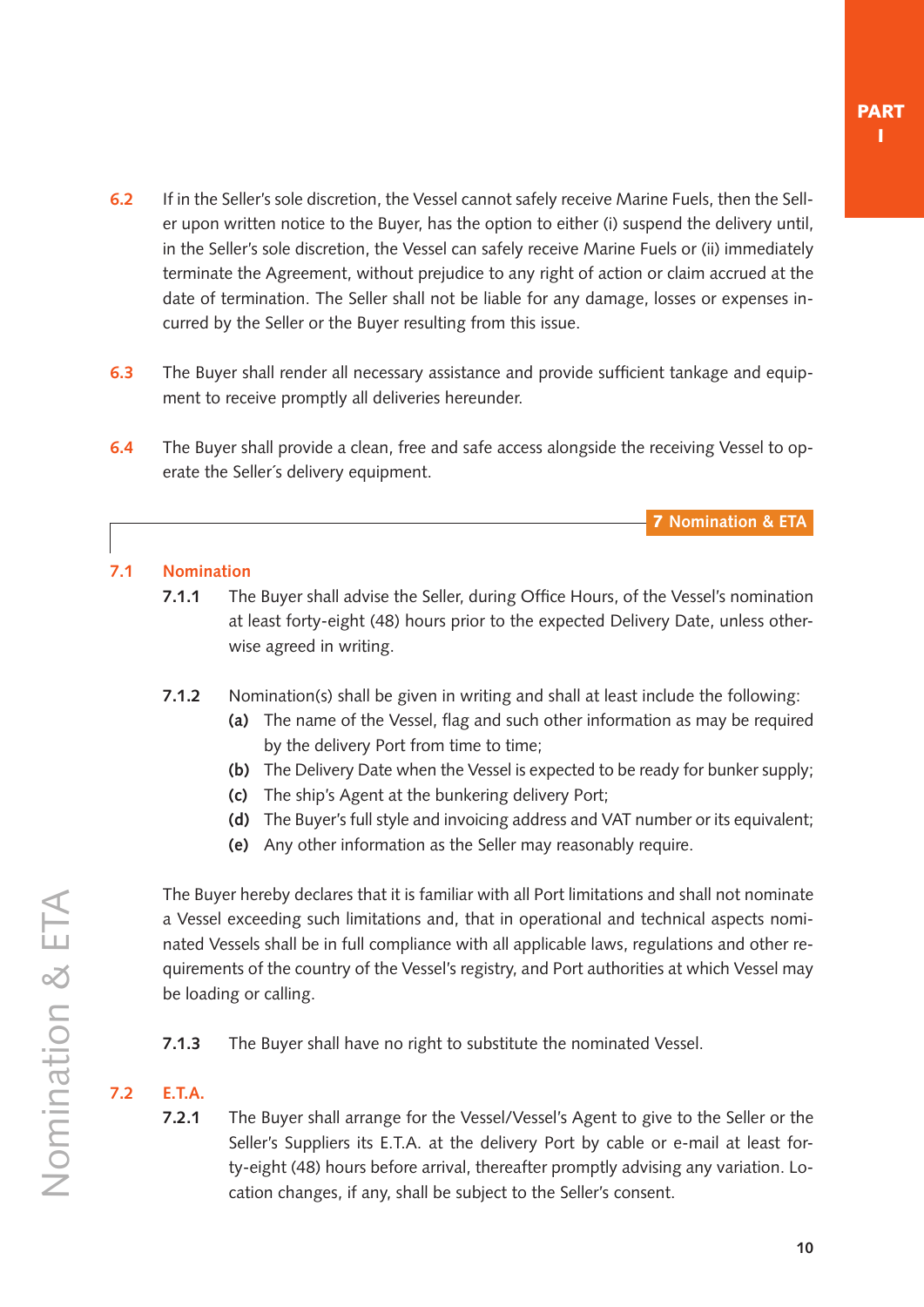<span id="page-10-0"></span>**7.2.2** If the Vessel does not arrive at the delivery Port or anchorage for bunker delivery within the agreed E.T.A. and/or agreed Delivery Date between both Parties in the Seller´s Written Confirmation, the Seller reserves the right to cancel any delivery without liability on the part of the Seller and without prejudice of the right of the Seller to claim from the Buyer all the damages and costs whatsoever arising from such cancellation.

8 **Quantity**

- 8.1 The quantity of Marine Fuels delivered shall be the quantity specified in the Seller's Written Confirmation within a reasonable operational tolerance.
- **8.2** In case that the Buyer fails to take the whole nominated quantity, the Buyer shall be liable for any cost resulting from such failure.
- **8.3** Unless otherwise agreed, the quantities of the Marine Fuels delivered shall be determined from the official flow meter at the delivery barge, or at the delivery tank truck, or at any other delivery mean, or at the oil meter at the Seller's choice; from which the delivery was made and carried out in accordance with good standard practice in use at the delivery Port at the time of delivery.
- **8.4** The Delivery Document issued at the delivery Port shall be conclusive and binding for both Parties and the Buyer shall make payment in accordance with such Delivery Document.
- **8.5** Nothing in this Clause 8 shall prejudice the right of either Party to challenge the accuracy of the measurement taken and recorded in the Delivery Document. Furthermore, the Buyer has the right to have, at its own expense, its representative or independent inspector present during measurement, but only the Seller shall make quantity determination, and such determination shall be conclusive.

 In any event, the Buyer shall sign for the measurement made; and if the Buyer is not present or represented by properly accredited agent when measurements are taken, then the Seller's determination of quantities shall be deemed to be correct. Therefore, the total or partial absence of the Buyer and/or the Ship's Master, or their respective representative during the measurement taking operation is irrelevant and the measurement taken by the Seller shall be conclusive and binding evidence for the Parties of the amount of Marine Fuels supplied, and any claim will not be considered.

**8.6** In order for the Buyer to be represented as mentioned in Clause 8.5, the Buyer shall request the Seller's permission in writing at least forty-eight (48) hours before the determination of quantity takes place.

**Quantity**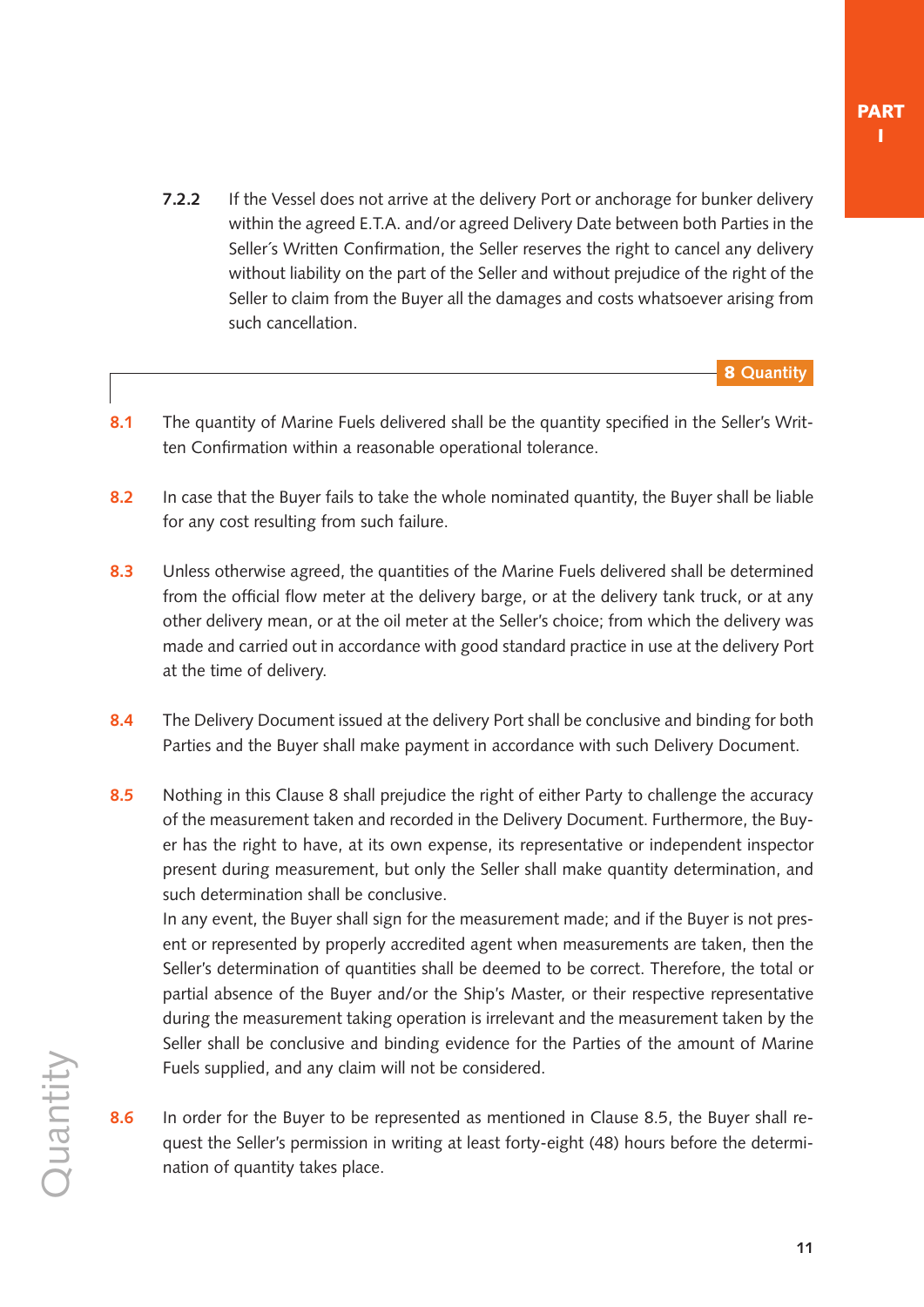<span id="page-11-0"></span>**8.7** The measurements taken on board the Vessel, or any other mean, shall not be binding on the Seller, so any claim concerning the amount of Marine Fuels based on measurements taken unilaterally on board the Vessel shall be completely inadmissible and irrelevant.

#### 9 **Quality**

- **9.1** The Marine Fuels supplied hereunder shall be the Seller's commercial grades as determined in accordance with ISO 8217 and set out in the Seller´s Written Confirmation. The quality of the Marine Fuels shall be determined at the delivery Port in accordance with the latest A.S.T.M. standards and A.P.I. Manual of Petroleum Measurement Standards (M.P.M.S.) or according to good standard practice in use at the delivery Port at the time of delivery.
- **9.2** The certificate of quality (or other equivalent document) issued at the delivery Port shall be, except in cases of manifest error or fraud, conclusive and binding on both Parties.
- **9.3** The Buyer shall have the sole responsibility for any determination of compatibility of the Marine Fuels purchased from the Seller with Marine Fuels already on board the Vessel.
- **9.4** It is the duty of the Buyer to take all reasonable actions, to eliminate or minimize any damages or costs associated with any off-specification or suspected off-specifications products. To this end the Buyer shall cooperate with the Seller in achieving the most cost effective solution including the consumption of the Marine Fuels after treatment and/or special handling. In the event that the Marine Fuels is off-specification and cannot be consumed by the Vessel, the Buyer's remedies shall be limited exclusively and solely to replacement of the nonconforming products.

 If the Buyer removes Marine Fuels without the express written consent of the Seller, then all such removal and related costs shall be solely for Buyer's Account.

10 **Quality samples**

- **10.1** The quality of the Marine Fuels shall be tested from a composite sample taken by the Seller or the Seller's representative at the source of supply (supplying barge, supplying tank truck or supplying pipe line), in accordance with good standard practice at the delivery Port at the time of delivery.
- **10.2** These samples will be retained in six (6) sealed numbered/ identified containers (name of the Vessel, delivery facility, means of supply of the Marine Fuels, product grade, Delivery Date, and the delivery Port). These samples will bear the seal of the Ship Owner Company and will be signed by the Seller and the Ship's Master or his representative.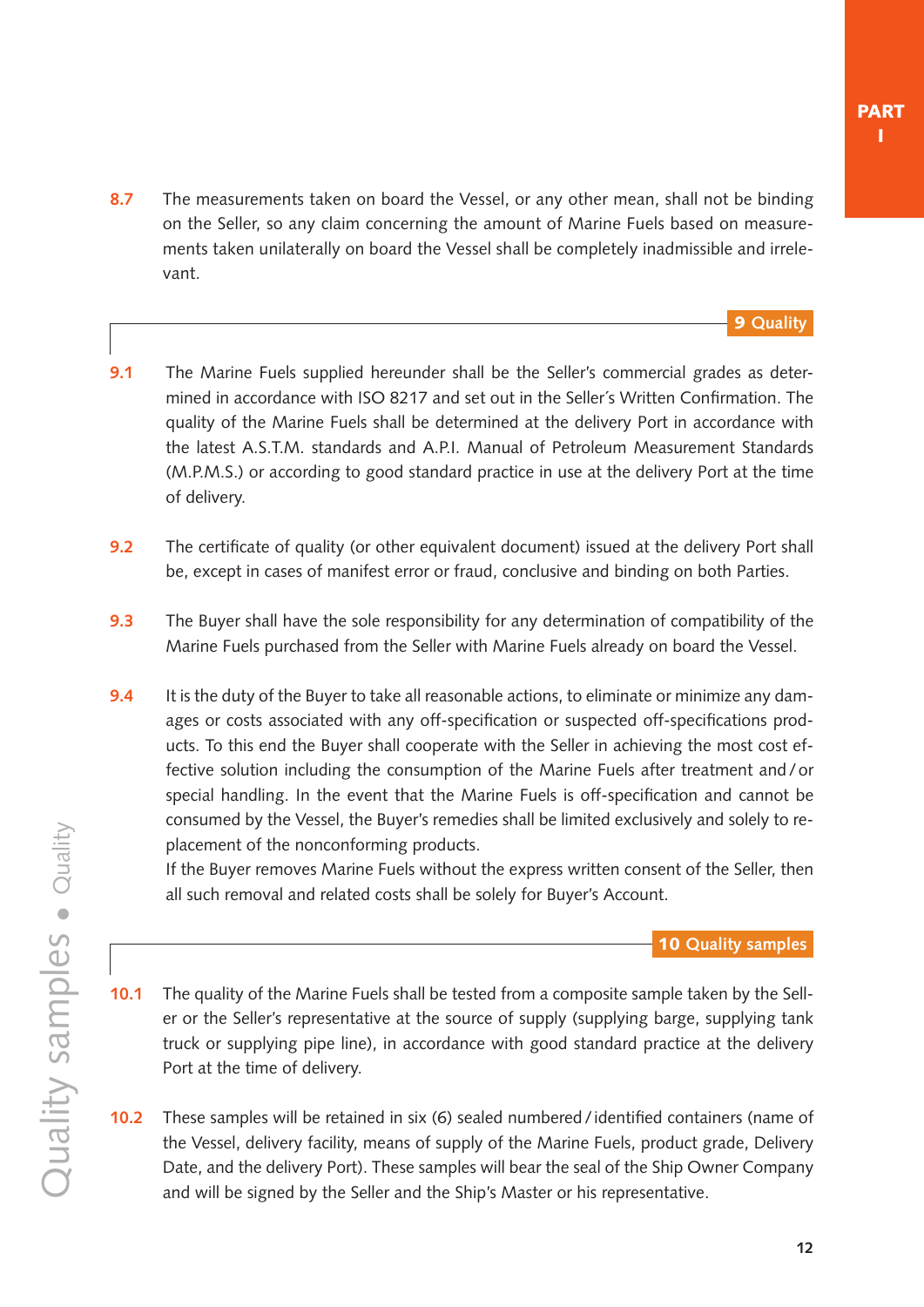<span id="page-12-0"></span> The six (6) samples shall be retained by the Seller and by the Vessel, and securely stored, after delivery of the Marine Fuels to the Vessel, for the period as defined as follows:

Four (4) commercial samples:

These commercial samples will be stored for each Party for a minimum period of sixty (60) Days and will be distributed:

Sample 1 delivered to Buyer Sample 2 retained by Seller Sample 3 retained by Seller Sample 4 retained by Seller

 Pursuant to the terms and conditions set forth in Annex VI of M.A.R.P.O.L. Convention 73/78, the Seller shall take two additional samples of the Marine Fuels supplied during the operation, in the presence of the Buyer or the Vessel´s Master, or their respective representatives. These two samples will be retained by each Party for a minimum period of twelve (12) months.

> Two (2) M.A.R.P.O.L. samples: Sample 1 delivered to Buyer Sample 2 retained by Seller

- **10.3** Any samples drawn from receiving Vessel's tank/manifold shall not be valid as an indicator of the quality supplied.
- **10.4** In the event delivery is done by pipe or tank truck, samples will be taken as per the delivery Port's good standard practice.
- **10.5** The commercial samples shall be the only authentic, conclusive, binding proof for the Parties, to determine the quality of the Marine Fuels supplied to the Vessel, and the absence of the Buyer or the Ship's Master or their respective representatives during the sample taking process shall be considered irrelevant to those ends.

11 **Quality claims**

**11.1** The Buyer waives any claim against the Seller with respect to the quality of the Marine Fuels supplied unless the Buyer's claim is submitted to the Seller in writing within fifteen (15) Days after the date on which the delivery of the Marine Fuels has been completed. Any complaint of variation of quality shall be admissible only if the claim presented to the Seller is fully documented including a copy of the report of analysis carried out by a first class inspection company of international prestige, showing that the sample kept by the Buyer differs by a greater amount than the reproducibility and repetitively as per applicable standards. Analysis report from samples taken by receiving Vessel shall not be admissible.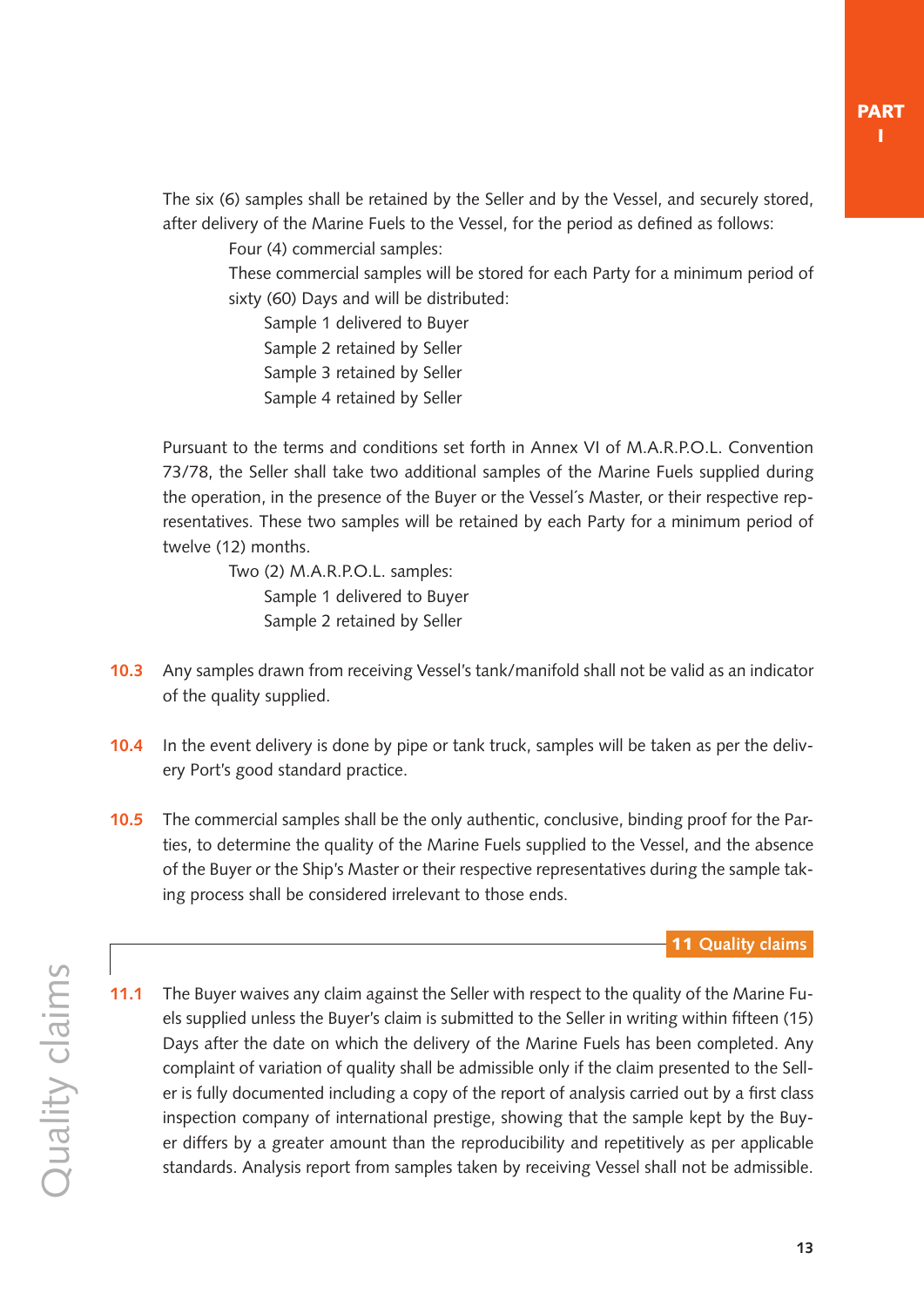- <span id="page-13-0"></span>**11.2** The Parties expressly agree that as per Seller's unique discretion one of the commercial samples retained in custody by the Seller, shall be analysed by a first class inspection company of international prestige, specialised in performing analysis of Marine Fuels, appointed by mutual agreement between the Parties.
- **11.3** The results of the new analysis shall be conclusive and binding for both Parties and will determine each Party's liabilities in this matter.
- **11.4** In case that the results prove the Marine Fuels to be on specification, the cost of such analysis shall be borne by the Buyer. In case that the results prove the Marine Fuels to be off-specification, the cost of such analysis shall be borne by the Seller.
- **11.5** If the Buyer fails to comply with the procedure in this [Clause 11,](#page-12-0) all claims regarding quality shall be deemed to have been waived by the Buyer and no claim may be brought in respect of them.
- **11.6** Nothing in thi[s Clause 11](#page-12-0) shall relieve the Buyer of its obligation to make payments in full when due as provided herein.

12 **Price & Other charges**

- **12.1** The applicable price of any Marine Fuels supplied shall be the one agreed in the Seller´s Written Confirmation; and shall remain in force during the agreed Delivery Date.
- **12.2** The Seller reserves the right to modify the Price if the Vessel arrives forty-eight (48) hours after expiration of the agreed Delivery Date. If Buyer does not accept such adjustment, the delivery shall be cancelled without liability to the other Party.
- **12.3** The Buyer shall be liable for all costs, expenses and/or charges incurred by the Seller or Seller's Supplier on account of the Buyer's failure, breach and/or non-compliance with its obligations under any agreed Nomination.
- **12.4** All applicable taxes, duties, fees and other costs including, but not limited to demurrage, or those imposed by government and authorities, and other delivery charges, shall be for Buyer's account and shall be included in the Seller's invoice.
- **12.5** If the Buyer or the Vessel fails to take delivery, the Buyer shall pay to the Seller any costs resulting from the Buyer's failure to take delivery, including but not limited to the loss derived from the possible reduction in the market value of the Marine Fuels value and costs incurred in returning the Marine Fuels to storage facility together with demurrage, if applicable.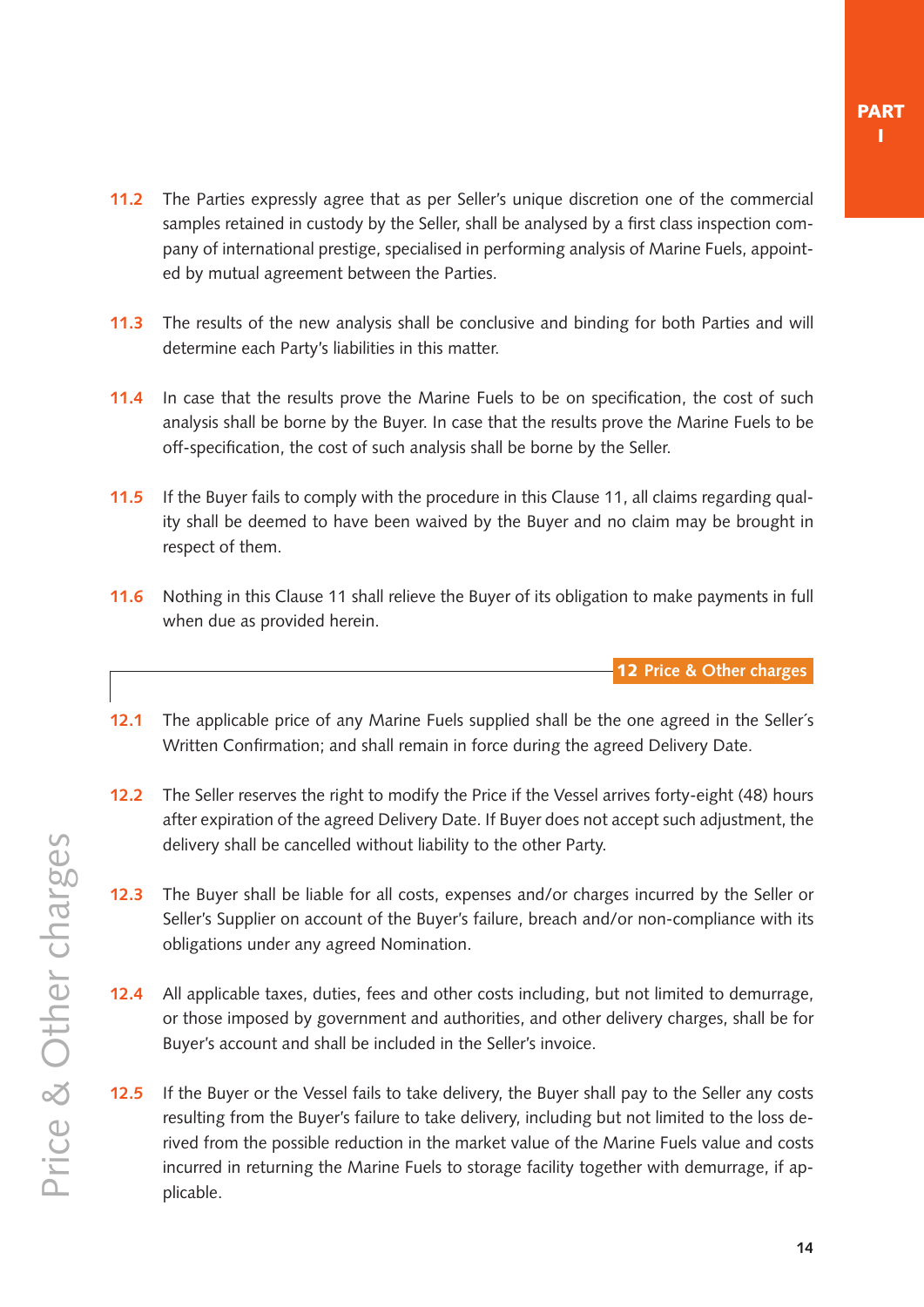13 **Payment**

#### <span id="page-14-0"></span>**13.1 Payment amount**

 Payment shall be made in full by the Buyer to the Seller before or on the payment due date, without any discount or deduction, withholding, set-off or counterclaim of any kind whatsoever. Payment shall be made in U.S. dollars or any other convertible currency agreed in the Seller's Written Confirmation (at the Seller's option) by telegraphic transfer immediately against presentation of the documents stated below.

 Any payment made by the Buyer to the Seller should be net of any applicable bank fees, which should be paid separately by the Buyer.

#### **13.2 Payment documents**

 Unless otherwise agreed, payment shall be made against presentation of the invoice (invoice in electronic or fax form being acceptable) before or on the due date.

#### **13.3 Invoice**

 Unless otherwise agreed, the Seller's invoice shall be prepared based on the quantities contained in the Delivery Document issued at the delivery point.

#### **13.4 Payment due date**

 Payment(s) shall be made to the Seller's bank, account name and account number as notified by the Seller to the Buyer in writing, ("the payment account").

 The Buyer shall notify (or shall instruct its bank to notify) the Seller as soon as payment has been made, quoting the date on which payment was made, the amount, the name of the bank effecting payment and details of each invoice to which the payment relates. Such notification shall be sent to the Seller's contact as stated in the Seller´s Written Confirmation.

#### **13.5 Payment due at weekend or on bank holidays**

 In the event that the due date for payment falls on a Saturday, a Sunday, a non-Banking Day, payment will be made on the following Banking Day (the bank holidays and Banking Days will be those applicable to the banking system of the currency in which the payment is to be effected).

#### **13.6 Payment Security**

- 1**3.6.1** The Buyer shall periodically provide to the Seller that financial information or security deemed necessary by the Seller to support any credit extension.
- **13.6.2** If Payment Security is not already provided for in the Seller's Written Confirmation, or if it has been provided for in the Seller's Written Confirmation but becomes unacceptable to the Seller, the Seller shall be entitled at any time before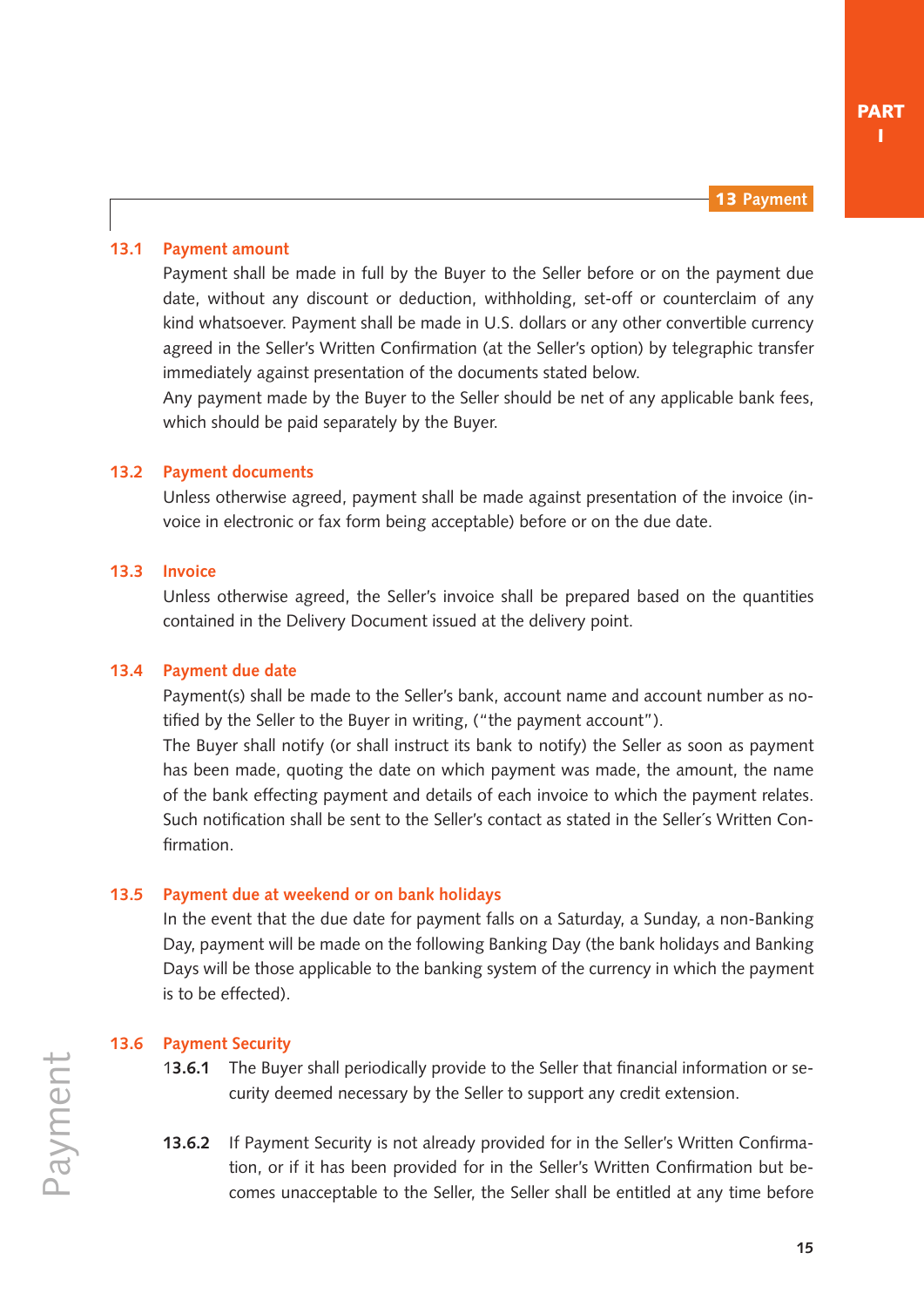<span id="page-15-0"></span>the payment due date and/or before Delivery Date or giving the Buyer notice to that effect, to demand payment to be:

- **(a)** made by means of prepayment in accordance with the provisions of Clause 13.6.6; and
- **(b)** supported by, in the Seller's option, a parental guarantee, a guarantee from a guarantor acceptable to the Seller, a bank guarantee, or any other financial instrument agreed between the Parties on or before the deadline stated in the Seller's Written Confirmation, in each case in a form acceptable to the Seller.
- 1**3.6.3** Failure by the Buyer to provide Payment Security as required by the Seller shall constitute and Event of Default (as defined in [Clause 18\).](#page-18-0)
- **13.6.4** In no event shall the Seller be obliged to deliver the Marine Fuels until the required Payment Security is accepted by the Seller.
- **13.6.5** In all cases above, any delay, costs and damages whatsoever, arising from the failure of the Buyer to issue the Payment Security required by the Seller, shall be for Buyer's account.

#### **13.6.6 Prepayment**

- **13.6.6.1** Where under the Agreement or by virtue of the provisions of this Clause 13.6.6, prepayment of the price is required, the Seller shall issue a provisional invoice and the Buyer shall make due payment. The provisional invoice shall, unless otherwise agreed between the Parties, be based upon the 120% of maximum contractual quantity specified in the Seller's Written Confirmation.
- **13.6.6.2** The prepayment shall be received by the Seller no later than two (2) Banking Days before the Delivery Date. If the date of the Agreement is later than these two (2) Banking Days before the Delivery Date, the Buyer shall make best efforts to prepay as soon as practicably possible but in any case never later than 12:00 hours (local time at Seller's Place of Business) on the Banking Day immediately prior to the Delivery Date.
- **13.6.6.3** If the Buyer does not provide prepayment to the Seller on or before the deadline stated in this Clause 13.6.6, the Seller may terminate the Agreement immediately without prejudice to any rights or remedies of the Seller.
- **13.6.6.4** Payment of any balance due by either Party should be made in accordance with [Clause 13.4](#page-14-0)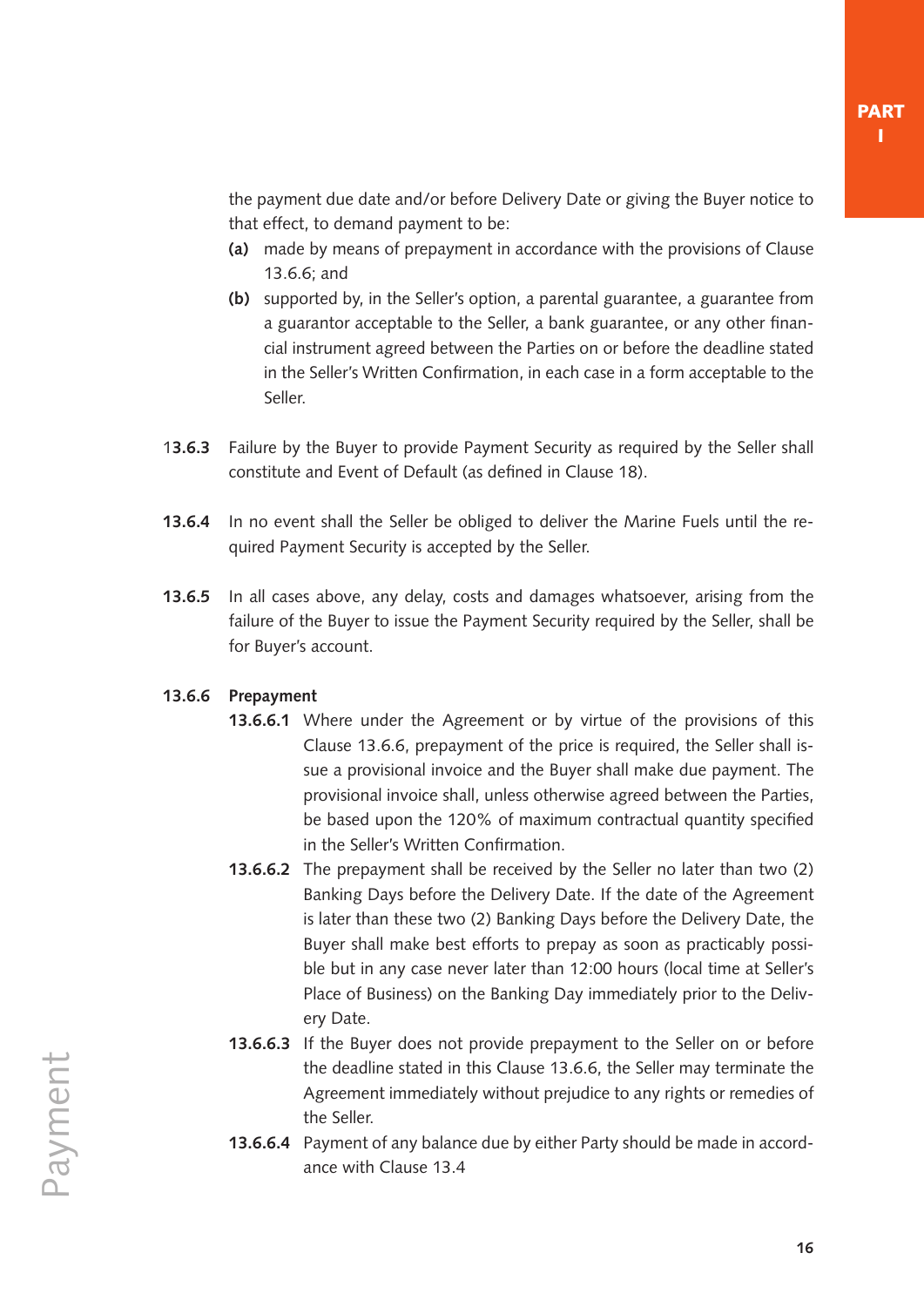#### <span id="page-16-0"></span>**13.6.7 Parent Company Guarantee**

If the Seller agrees that payment shall not be by way of a prepayment, in such a case, at the Seller's option and on notice by the Seller, the Buyer shall provide a Parent Company Guarantee in a form and on terms acceptable to Seller.

#### **13.7 Interest**

- 1**3.7.1** Without limitation to any of the Seller's legal rights, if the Buyer fails to pay in full any invoiced amount by the due date, the Seller shall have the right to require the payment by the Buyer of interest on any unpaid amount from the due date until the Seller receives cleared funds in the full amount outstanding into the Seller's payment account at one month LIBOR, plus three (3) per cent; where "LI-BOR" means the London interbank offered rate administered by ICE Benchmark Administration Limited (or any other person which takes over the administration of that rate) for Dollars or Euro, as applicable, for the relevant period displayed on page LIBOR01 of the Thomson Reuters screen (or any replacement Thomson Reuters page which displays that rate) on the date which is two (2) London Banking Days prior to the contractual due date (due date as shown on the invoice).
- **13.7.2** The provisions of this Clause 13.7 shall not be construed as an indication of any willingness on the part of the Seller to provide extended credit as a matter of course, and shall be without prejudice to any rights and remedies that the Seller may have under the Agreement or otherwise. Any expenses incurred by the Seller, including but not limited to reasonable legal fees, court costs and collection agency fees, caused by delayed or non-payment by the Buyer of the amount(s) due shall be for the account of the Buyer and payable upon demand with supporting documentation.

14 **Cancellation and Breach**

- **14.1** If at any time the Buyer cancels a request for Marine Fuels or the Vessel fails to take delivery of part or all of the requested Marine Fuels, the Seller is entitled to pursue a claim against both the Buyer and the Vessel for all loss and damage thereby incurred.
- **14.2** The Seller may treat any other breach by the Buyer of any express term of the Agreement as a breach of a condition and it may at its sole discretion thereupon accept the breach, treat the Agreement as repudiated and seek such remedies as it considers appropriate.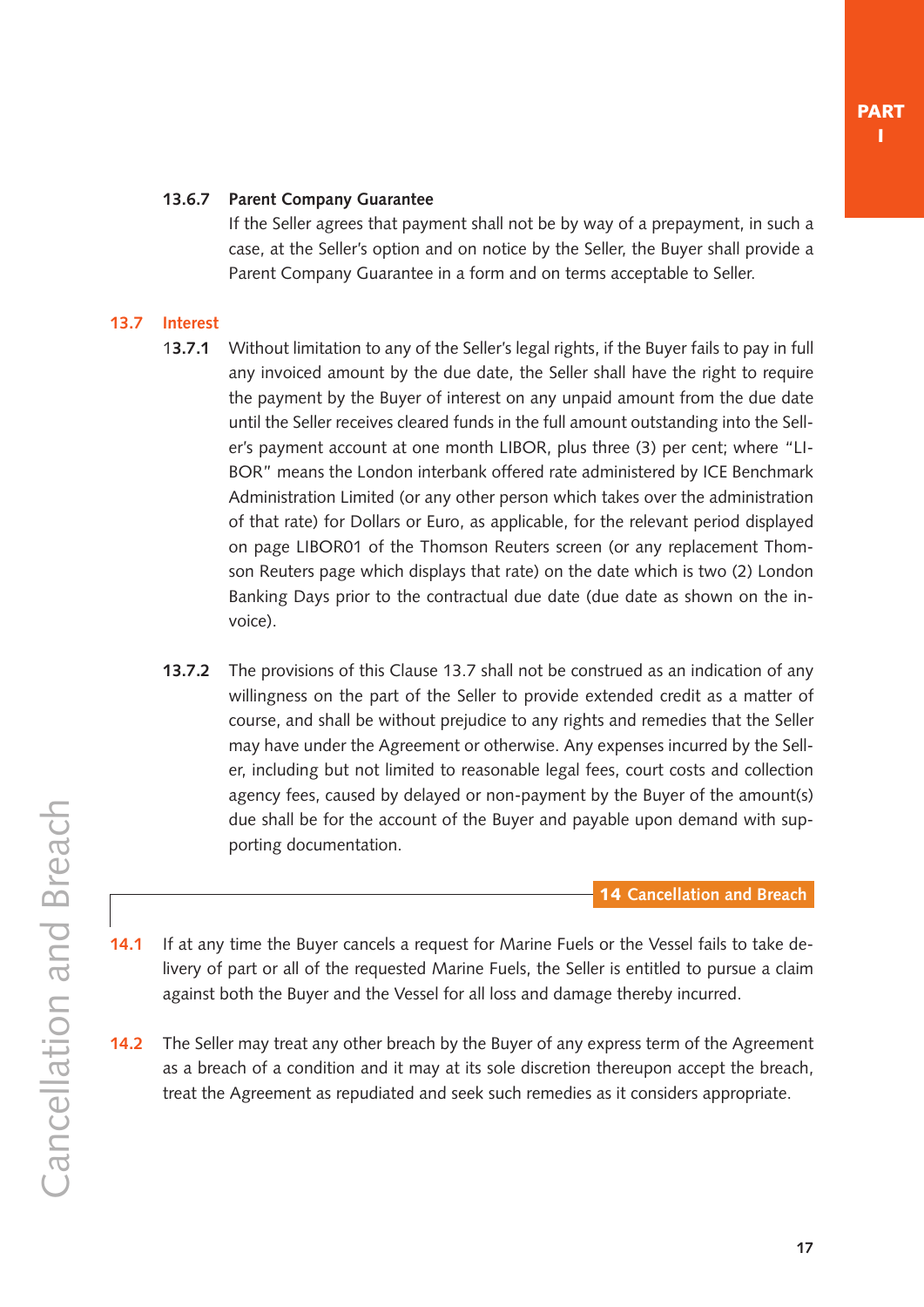- <span id="page-17-0"></span>**15.1** The Marine Fuels supplied in the Agreement, are sold and effected on the credit of the receiving Vessel, in addition to any other security.
- **15.2** The Buyer warrants that Seller will have and may assert a maritime lien against the receiving Vessel for the amount due for the Marine Fuels delivered. This maritime lien shall extend to the Vessel's freight payments for that particular voyage during which the Marine Fuels were supplied and to freights on all subsequent voyages.
- **15.3** Notwithstanding anything to the contrary herein and without prejudice to any rights or remedies otherwise available to the Seller, the Buyer, by its acceptance of these General Terms and Conditions, expressly authorizes the Seller in cases when the Buyer fails to make payment when due to seek arrest of the receiving Vessel, or any other Vessel owned or operated by the Buyer, under any applicable jurisdiction as security for the obligations of the Buyer.
- **15.4** If after detention of the Vessel, the Buyer does not make any payment of the amount due to the Seller or provides a guarantee as required by the regulations of the country of the Vessel´s arrest, the Seller may seek disposal of such arrested Vessel whether by sale or otherwise as applicable under the rules of the country where detention took place. Any costs or expenses of whatever kind incurred by the Seller in respect of such arrest shall be for the sole account of the Buyer and shall be added to the claim for which arrest is made.
- **15.5** If the Buyer is not the owner of the Vessel, the Buyer warrants that it is authorized to order the Marine Fuels and that the Buyer has the authority of the owner to create this lien and that the Buyer has given notice of this Clause to the owner. The Seller shall not be bound by any attempt by any person to restrict, limit or prohibit its lien or liens attaching to a Vessel unless notice in writing of the same is given to the Seller before he sends its Written Confirmation to the Buyer.

16 **Assignment**

- **16.1** Neither Party shall assign all or part of its rights and obligations under the Agreement without the prior written consent of the other Party (which shall not be unreasonably withheld or delayed), save that the Seller shall be free to assign its rights and obligations under the Agreement to any of its Associated Companies or Affiliates.
- **16.2** Additionally, the Seller may assign its rights to receive and obtain payment to any third party without the prior written consent to the Buyer.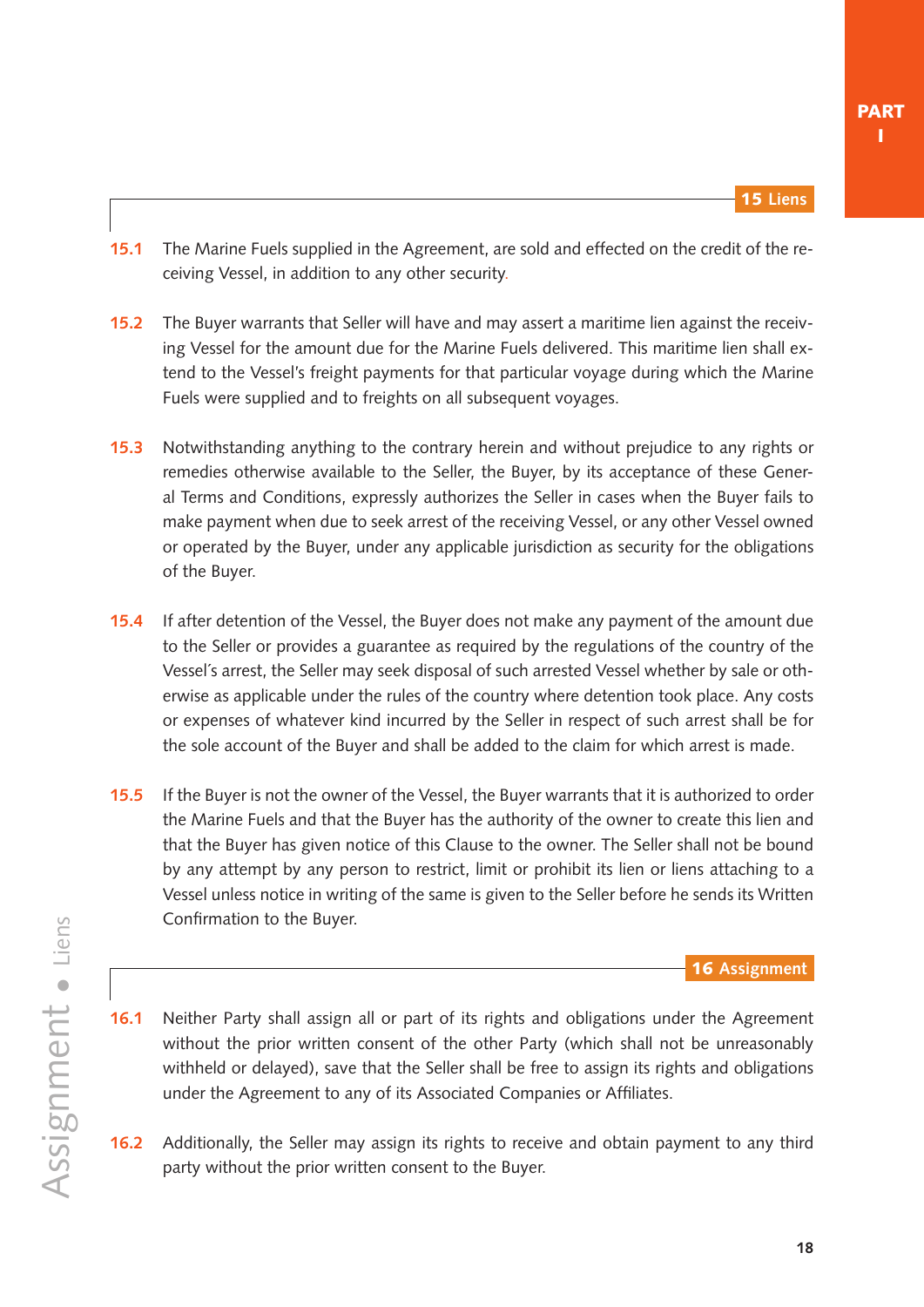- <span id="page-18-0"></span>**16.3** The assignee shall not contravene any applicable law, order or regulation.
- **16.4** If such written consent is given to an assignment of rights and obligations of the Buyer, the assignee of the Buyer shall fully comply with the terms of payment contained i[n Clause 13](#page-14-0)  herein or any other payment provision substituted for [Clause 13](#page-14-0) with the consent of the Seller.
- **16.5** Except as expressly agreed in writing by the other Party, the assignor shall nevertheless remain jointly and severally liable with the assignee for the proper performance of all its obligations under the Agreement, including but not limited to all payment obligations.
- **16.6** Any assignment not made in accordance with the terms of this [Clause 16 s](#page-17-0)hall be null and void.

17 **Taxes, Duties and Impost**

- **17.1** All taxes, duties and all other charges on the Vessel shall be charged according to law and shall be the responsibility of the Buyer, saved as provided elsewhere in the Agreement. The Buyer shall also be responsible for the payment of any taxes, duties, imports and fees of any description on the Marine Fuels after the Marine Fuels passes the flange connection of the loading Vessel´s delivery hose(s) at the delivery Port.
- **17.2** The Buyer shall also be responsible for the payment of any taxes, duties, imports and fees of any description on the Marine Fuels that, according to law, shall be charged by Seller to Buyer, and that apply upon and after the passing of the Marine Fuels through the flange connection of the loading Vessel´s delivery hose(s) at the loading Port. Such responsibility of the Buyer shall surge even if title to the Marine Fuels had not been vested on him, as provided for in [Clause 3.1.](#page-6-0)
- **17.3** The Buyer shall provide the Seller with all the necessary information to comply with the law and regulations on V.A.T., excise duties or any other tax, duty or fees provided for in law.
- **17.2** The Seller may request the Buyer to provide with documentation for presentation to relevant authorities and the Buyer shall provide the Seller with the required documentation upon request.

18 **Termination**

**18.1** Each of the events specified below with respect to either Party (the "Defaulting Party") shall constitute an "Event of Default" under this Agreement: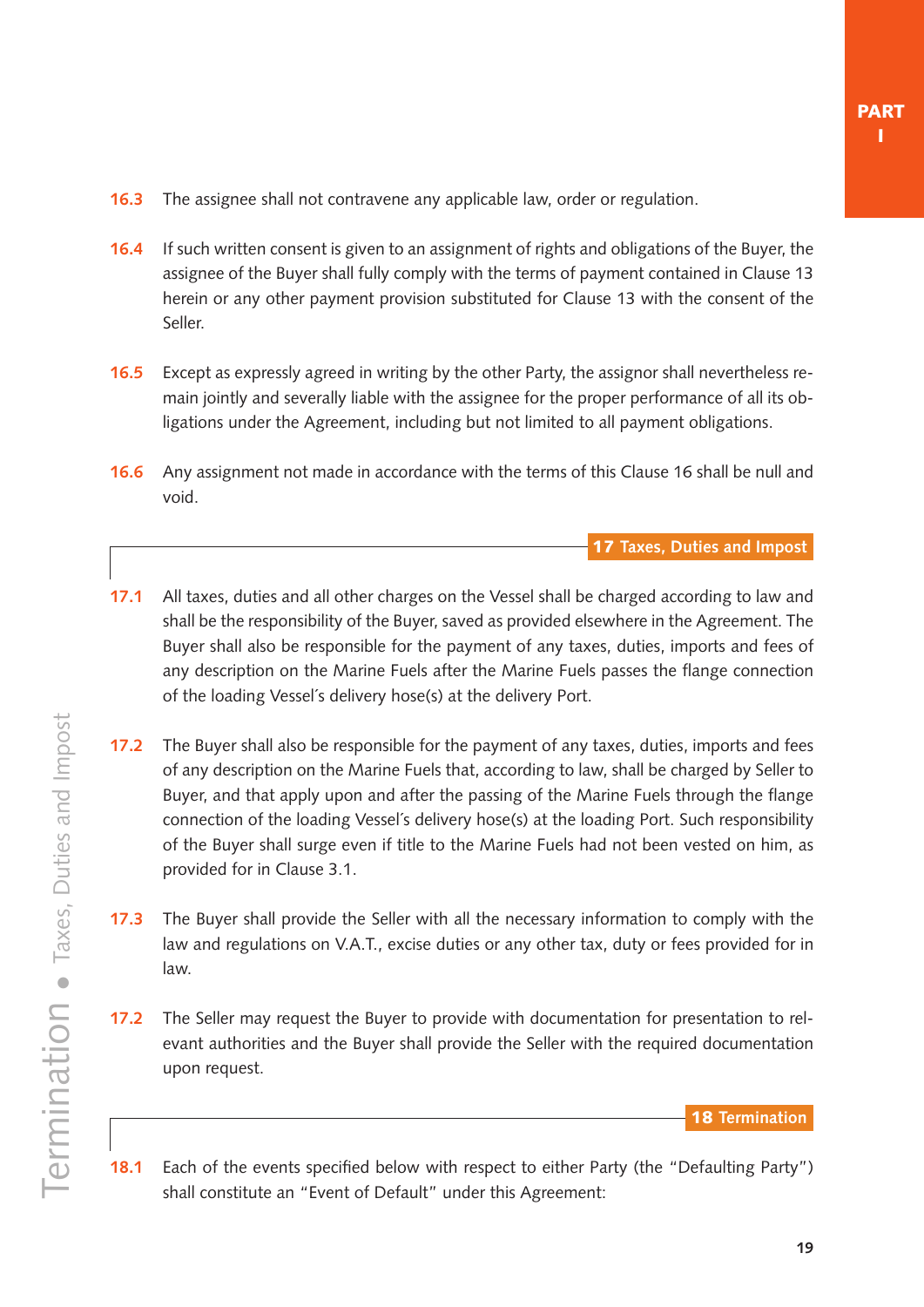- **a.** The Defaulting Party:
	- **(i)** has insolvency or bankruptcy proceedings instituted against it;
	- **(ii)** becomes insolvent;
	- **(iii)** makes an assignment for the benefit of its creditors;
	- **(iv)** proposes or makes any arrangements for the liquidation of its assets; or
	- **(v)** appoints or becomes subject to the appointment of an administrator, liquidator, receiver or other similar official;
- **b.** the Defaulting Party fails to provide Payment Security in accordance with the requirements of the Agreement, within the stipulated period;
- **c.** the Defaulting Party fails to make a payment due in full by the payment due date and does not correct such a failure within five (5) Working Days of notice being given by the non-Defaulting Party of this breach;
- **d.** where the Defaulting Party is the Buyer, it fails to take delivery of the Marine Fuels in accordance with quantity or delivery provisions in the Agreement.
- **18.2** Upon the occurrence of an Event of Default, the non-Defaulting Party at its sole discretion, without prejudice to its other rights, including its right to claim damages for breach of contract, by notifying the Defaulting Party orally (confirming such notification in writing) or in writing, may:
	- **a.** immediately terminate this Agreement; or;
	- **b.** if it is the Seller, suspend or withhold delivery under the Agreement;
- **18.3** If the Seller has any reason whatsoever to doubt the continuing ability of the Buyer to perform its obligations hereunder, the Seller may suspend deliveries until the Buyer has either agreed to make prepayment for future deliveries or has provided such other Payment Security as the Seller, in its absolute discretion may require or, alternatively the Seller may terminate the Agreement by written notice without prejudice to any right of action or claim accrued to its benefit at the date of termination.

If the Buyer should fail to pay in whole or in part the invoiced amount by the due date, the Seller may, upon written notice to the Buyer, immediately suspend all or any supplies of Marine Fuels until the Buyer has paid all of the amount owing, or may, at the Seller's option, upon written notice to the Buyer immediately terminate the Agreement without prejudice to any right of action or claim accrued at the date of termination.

**18.4** Written notice of termination provided for under this [Clause 18](#page-18-0) shall be effective at the time it is received to the Buyer in accordance with [Clause 25.](#page-23-0)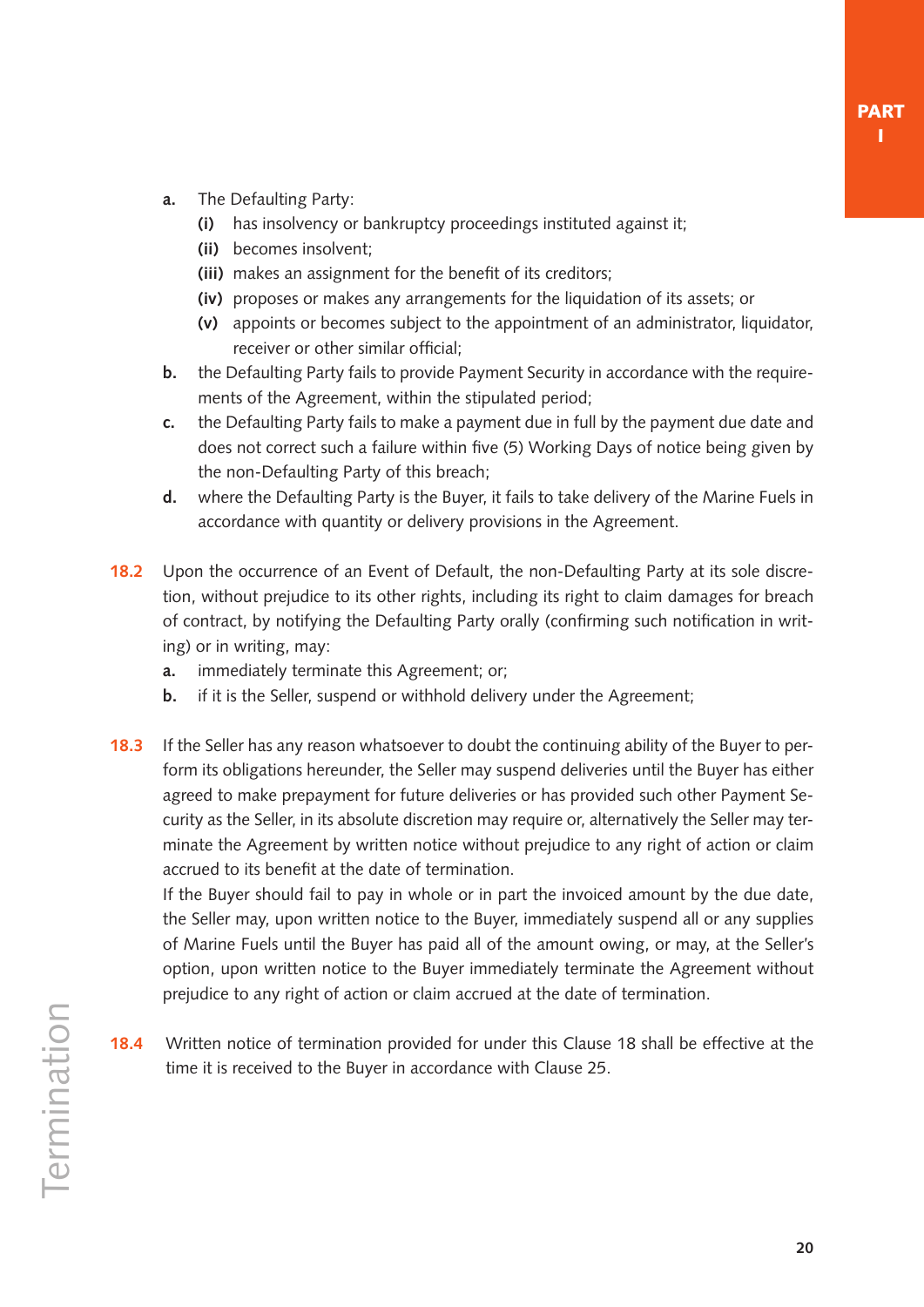19 **Force Majeure**

- <span id="page-20-0"></span>**19.1** No failure or delay by either Party in fulfilling any of its obligations contained in the Agreement shall give rise to any claim by one Party against the other, except in relation to obligations to make payments under the Agreement, if such failure or delay arises out of force majeure, which for the purposes of the Agreement shall be any occurrence or circumstance reasonably beyond the control of that Party which could not be foreseen the moment of the contract formation.
- **19.2** Examples of force majeure include, but are not limited to: acts of God, war, whether declared or undeclared, civil disorder, riot, strike, lockout, sabotage, embargo, storm, earthquake, perils of the sea, accident of navigation, fire, breakdown or interruption of the functioning of installations production plant or machinery or other facilities of the Seller or of the means of transportation, non-availability of feedstock, stoppage or restraint to labour in or about the plant of the Seller or its supplier, governmental laws, regulations or directions or acts of any officer, department agency, committee or similar bodies, national or international.

Notwithstanding anything to the contrary contained in this Agreement, in the event that a force majeure event shall have occurred and be continuing for consecutive period of thirty (30) Days, either Party shall be entitled to terminate this Agreement upon ten (10) Days written notice to the other Party.

- **19.3** For the purposes of this Clause 19, the terms "Seller'' and "Party'' where applied to the Seller shall include the relevant Seller's Suppliers, Affiliates and subsidiaries and the Seller shall be entitled to rely on an event of force majeure affecting the relevant Seller's Suppliers, Affiliates and subsidiaries.
- **19.4** The Seller shall not be required to make up deliveries omitted on account of the occurrence of incidents of force majeure.
- **19.5** Notwithstanding this Clause 19, the Buyer shall not be relieved of any obligation to make payment for all amounts due under the Agreement for despatch, detention or any other financial obligation whatsoever. This provision shall not apply in case when the Buyer is banned to order payments to the Seller due to the embargo, assets freezing and any other restrictive measures adopted by the government, public administration, supranational bodies and international organisations of Buyer's jurisdiction against Seller, its designated banks or the country of its jurisdiction. In this case the Buyer shall perform payment as soon as embargo, assets freezing and other restrictive measures have been lifted.
- **19.6** Each Party shall promptly notify the other upon occurrence of any circumstances excusing or likely to excuse that Party's non-performance or delay under this Clause 19 and, if pos-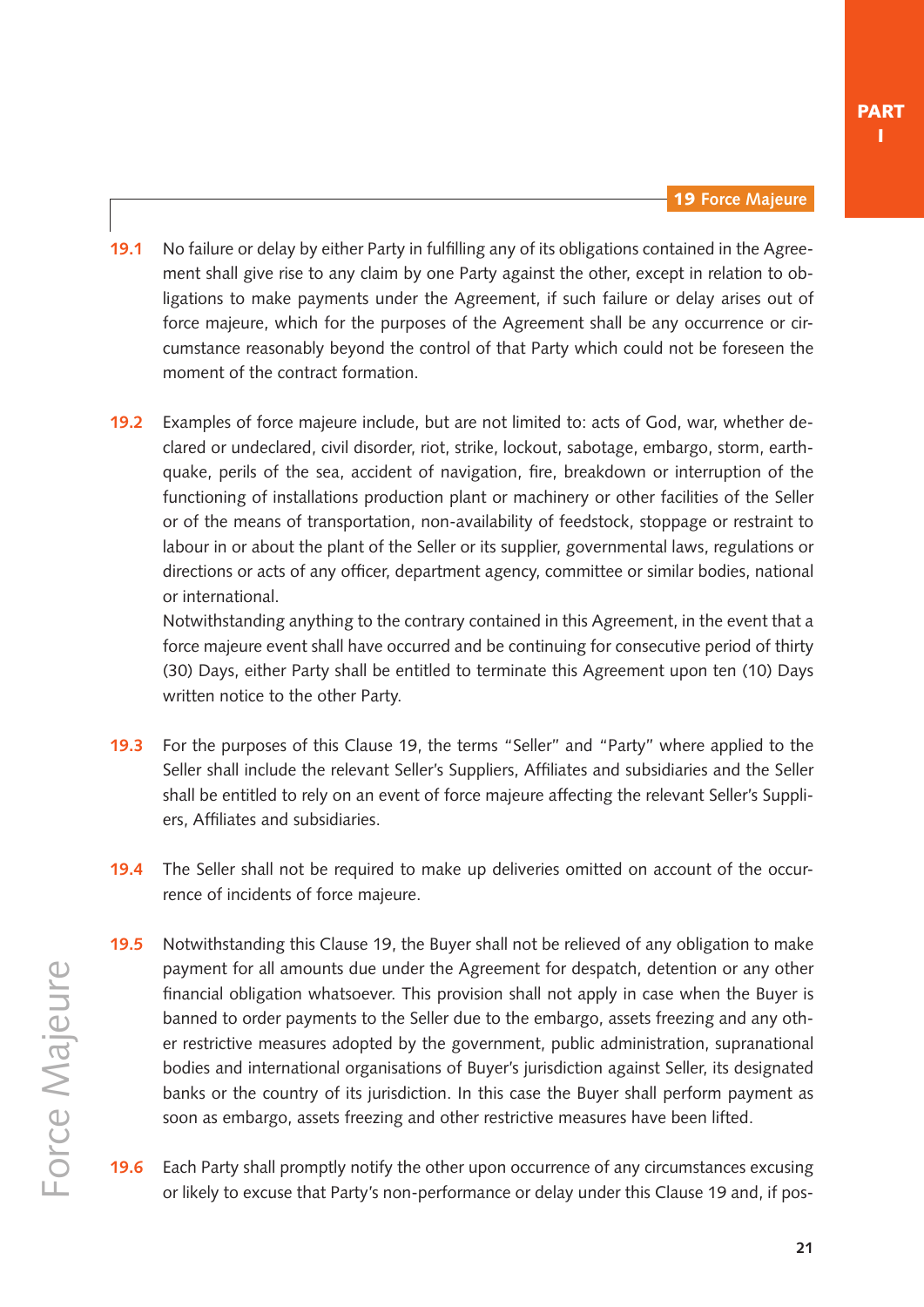<span id="page-21-0"></span>sible describe its extent and estimated duration. That Party shall also communicate when the effects of the force majeure event terminate.

**19.7** If by any reason or cause reasonably beyond the control of the Seller, including but not limited to the reasons set out in [Clause 19.2](#page-20-0), in the Seller's reasonable opinion there is a curtailment or shortage or interference of the Seller's sources or anticipated sources of supply, or transportation of any grade of Marine Fuels from whatever country such that the Seller is unable to meet its own planned requirements, or anticipates that it will be unable to meet its own planned requirements, and those of its Associated Companies and Affiliates and its requirements for sales to customers, including the Buyer, the Seller may allocate on a fair and reasonable basis according to its own discretion, its available supply of the grades of Marine Fuels among its own requirements, those of its subsidiaries and Affiliates and its requirements for sales to customers including the Buyer. In no circumstances shall the Seller be required to search for alternative sources of supply of Marine Fuels under the Agreement when there are shortages or deficiencies of deliveries resulting from an impediment of any kind.

#### 20 **Liability and Indemnity**

- **20.1** Except as specifically provided in the Agreement, in no event, including the negligent act or omission by it or its Affiliates, agents and/or servant, shall either Party be liable to the other in contract, tort or otherwise for any special, consequential or indirect losses, nor shall either Party be liable to the other for any prospective or speculative profits.
- **20.2** In any event, the Seller's liability for any claims, whether arising from quality, accidental, delay, spill, or other cause, shall exceed the agreed price of the Marine Fuels according to the Seller's Written Confirmation. If no Marine Fuels are delivered, the Agreement price shall be deemed to be the price that should have been applied according to the Seller's Written Confirmation.
- **20.3** The Buyer shall assume all risks and liability for loss, damage or injury to persons or property arising out of its possession, use, or resale of the Marine Fuels either singly or in combination with other substances, and shall indemnify Seller accordingly.
- **20.4** There are no guarantees, conditions, warranties or representations, express or implied, given in relation to the quality, merchantability, fitness or suitability of the Marine Fuels, for any particular purpose or otherwise, which extend beyond the description of the Marine Fuels and any specification contained in the Agreement.
- **20.5** The provisions of this Clause 20 shall continue to apply notwithstanding the termination or expiry of the Agreement for any reason whatsoever.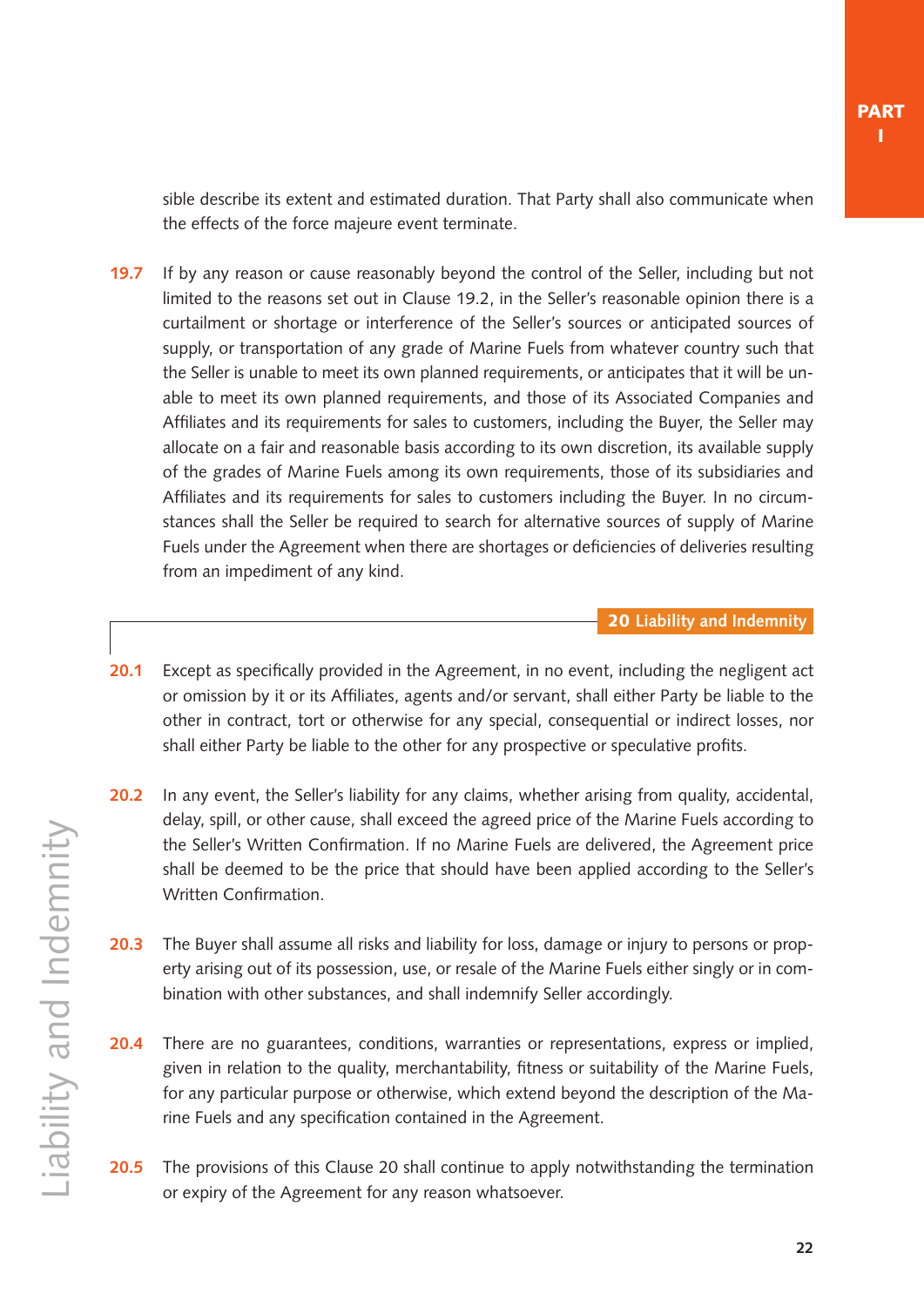<span id="page-22-0"></span>Each Party irrevocably agrees that the High Court of England in London shall have exclusive jurisdiction to settle any dispute or claim (including non-contractual disputes or claims) arising out of or in connection with this Agreement or its subject matter or formation.

22 **Applicable Law**

- **22.1** This Agreement and any dispute or claim (including non-contractual disputes) arising out of or in connection with it or its subject matter or formation shall be governed by and construed in accordance with the laws of England to the exclusion of any other law which may be imputed in accordance with choice of law rules applicable in any jurisdiction.
- **22.2** The United Nations Convention on Contracts for the International Sale of Goods of Vienna dated 11<sup>th</sup> of April 1980, shall not apply to the Agreement.
- **22.3** Each Party to the Agreement warrants that it has entered the Agreement in its commercial capacity and that it is in this respect subject to civil and commercial law. Each Party hereby irrevocably and unconditionally and to the fullest extent permitted by law waives any rights of sovereign immunity (whether related to service of process, attachment prior to the execution, or attachment in aid of execution) which it may have now or which it may subsequently acquire in respect of its status, position or any of its property and/or assets belonging to it.

#### 23 **Other claims**

- **23.1** Notices of all other claims specifically excluding any and all claims related to or associated with those relating to matters of quality shall only be considered admissible if a fully documented claim is presented to the Seller within fifteen (15) Days after the date on which the delivery of the Marine Fuels has been completed.
- **23.2** It is the duty of the Buyer to take all reasonable actions, including retention and burning of Marine Fuels in accordance with the Seller's instructions, to eliminate or minimize any costs associated with an off-specification or suspected off-specification supply. The Seller's obligation hereunder shall not exceed direct expenses incurred in the removal and replacement of Marine Fuels and shall not include any consequential or indirect damages, including without limitation, demurrage and any actual or prospective loss of profits. If the Buyer removes such Marine Fuels without the consent of the Seller, then all such removal and related costs shall be for Buyer's account.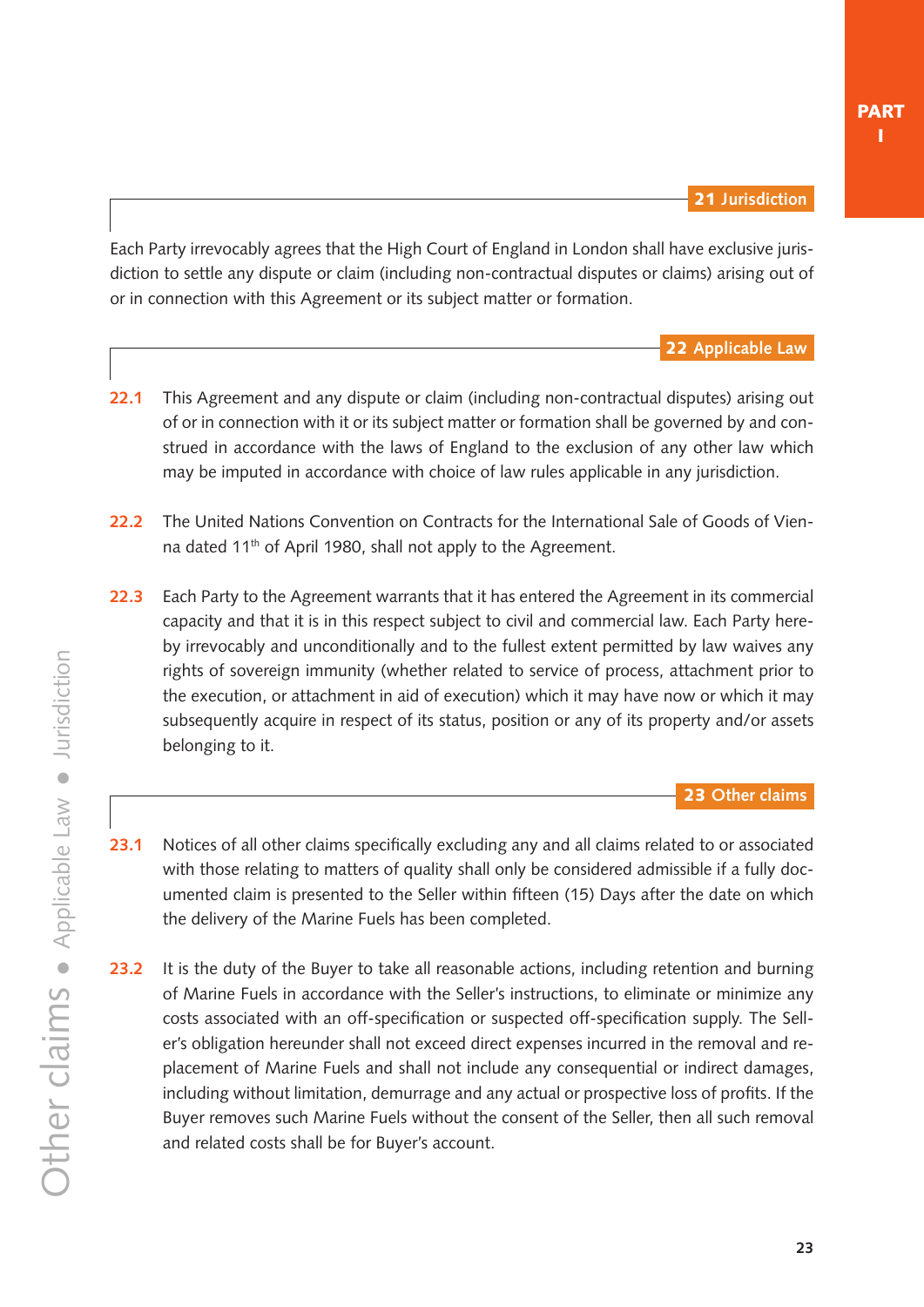<span id="page-23-0"></span>**23.3** The Seller shall not be liable for any claim arising in circumstances where there is or has been commingling of Marine Fuels delivered by the Seller with other fuel on board the Vessel or the Buyer's delivery Vessel.

24 **Time Limitation**

In addition to the specific provisions and time limits in the Agreement concerning quality, legal proceedings in respect of any dispute or difference whatsoever arising under the Agreement must be commenced within either one (1) year of the date of the Agreement or within one (1) year of the date of the event giving rise to the cause of action, whichever occurs later, failing which such dispute or difference shall be deemed to have been waived and shall be time barred and no claim whatsoever may be brought in respect thereof.

#### 25 **Notices**

- **25.1** All notices and other communications given under the Agreement shall be in writing and unless otherwise specified in the Seller's Written Confirmation shall be deemed to have been delivered when despatched, provided the notice is despatched within Office Hours, by letter, facsimile and/or email to the Seller or the Buyer at the address set out in the Seller's Written Confirmation.
- **25.2** All notices or other communications sent outside the Office Hours will be deemed to have been delivered on the next Working Day.
- **25.3** All notices or other communications shall be deemed to be received as follows:
	- **a.** By email: on the Day the email was delivered.
	- **b.** By courier: if delivered on a Working Day before 16:00 hours then on that Day; if after 16:00 hours on the next Working Day after it was delivered.
	- **c.** Airmail: on the fifth (5<sup>th</sup>) Day after it was posted.
	- **d.** By facsimile: if transmitted on a Working Day before 16:00 hours then on that Day; if after 16:00 hours on the next Working Day after it was transmitted.
- **25.4** Any change of address, telephone, email or fax details must be notified to the other Party in writing, at least seven (7) Working Days prior to the change taking effect.

#### 26 **Rights, powers and remedies**

**26.1** No failure or delay on the part of the Seller or the Buyer in exercising any right, power or remedy under the Agreement and no course of dealing between the Seller and the Buyer shall operate as a waiver by the Seller or the Buyer of any such right, power or remedy, nor shall any single or partial exercise of any such right, power or remedy preclude any other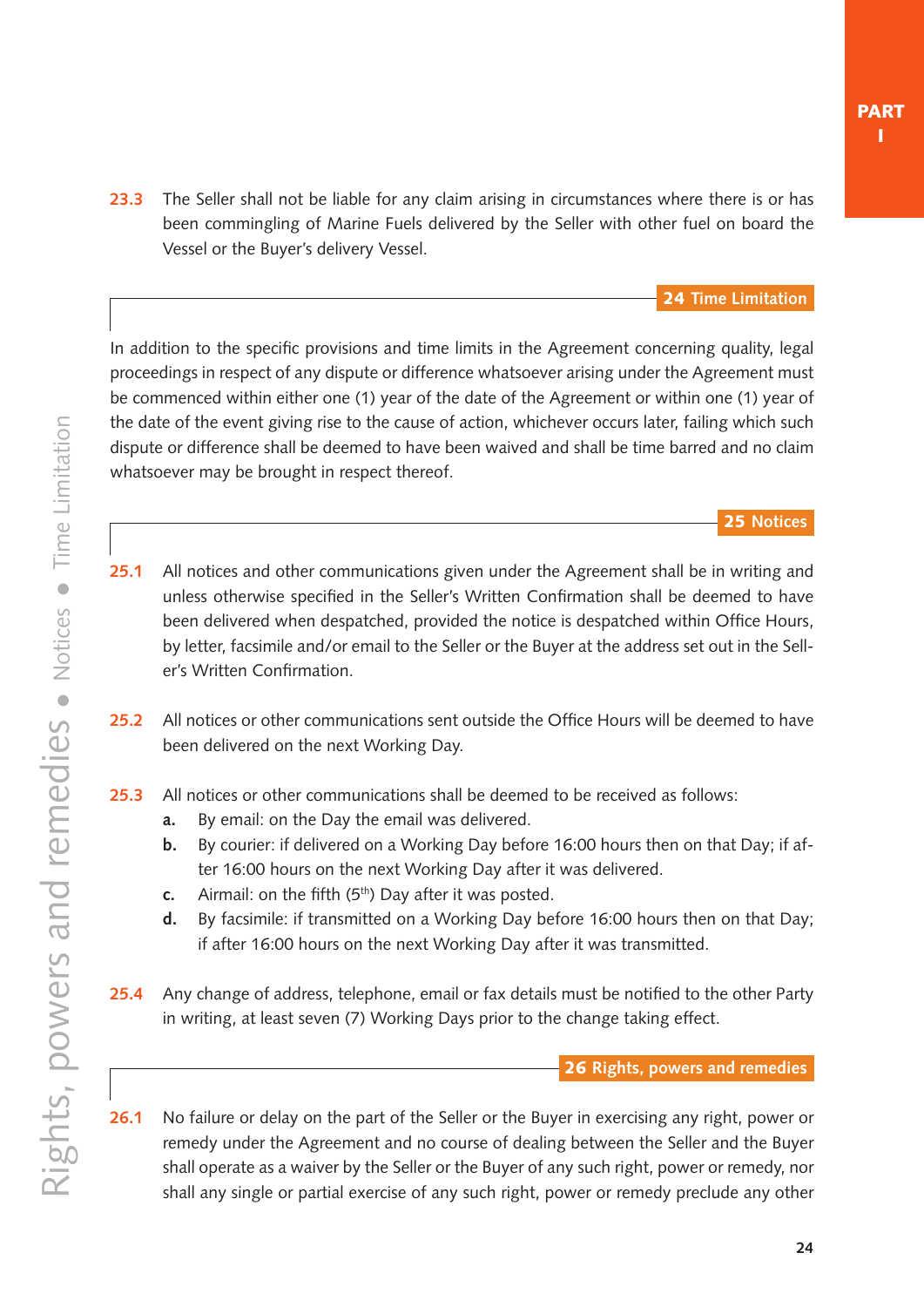<span id="page-24-0"></span>or further exercise thereof or the exercise of any other right, power or remedy under the Agreement.

- **26.2** The remedies in the Agreement provided to the Seller or the Buyer are cumulative and not exclusive of any legal rights or remedies which the Seller or Buyer may otherwise have.
- **26.3** Except as required by the Agreement, no notice or demand upon the Seller or the Buyer in any case shall entitle the Seller or the Buyer to any other or future notice or demand in similar or other circumstances or constitute a waiver of the right of the Seller or the Buyer to take any other or future action in any such circumstances without notice or demand.

27 **Amendments and waivers**

- **27.1** Any amendment or waiver of any provision of the Agreement shall not be effective unless it is made by the express written agreement of both Parties.
- **27.2** Any waiver of any breach of any provision of the Agreement by either Party shall not be considered to be a waiver of any subsequent or continuing breach of that provision unless expressly agreed otherwise by the Parties in writing.
- **27.3** No waiver by either Party of any breach of any provision of the Agreement shall release, discharge or prejudice the right of the waiving Party to require strict performance by the other Party of any other of the provisions of the Agreement.
- **27.4** Failure by either Party to take action against the other Party in case of any breach of any provision of the Agreement shall not be considered to be a waiver by either Party of their right to take action for any subsequent breach of that or any other provision of the Agreement.

28 **Severability and Survivability**

#### **28.1 Severability**

If any provision of the Agreement is declared to be illegal, invalid or otherwise unenforceable by a court of competent jurisdiction or either Party's compliance with any applicable ruling or resolution has a like or similar effect, the remainder of the Agreement (and of such provision) shall not be affected except to the extent necessary to delete such illegal, invalid or unenforceable provision (or part thereof).

#### **28.2 Survivability**

If for any reason the Agreement shall be terminated then such termination shall be without prejudice to any rights, obligations or liabilities of either Party which have accrued at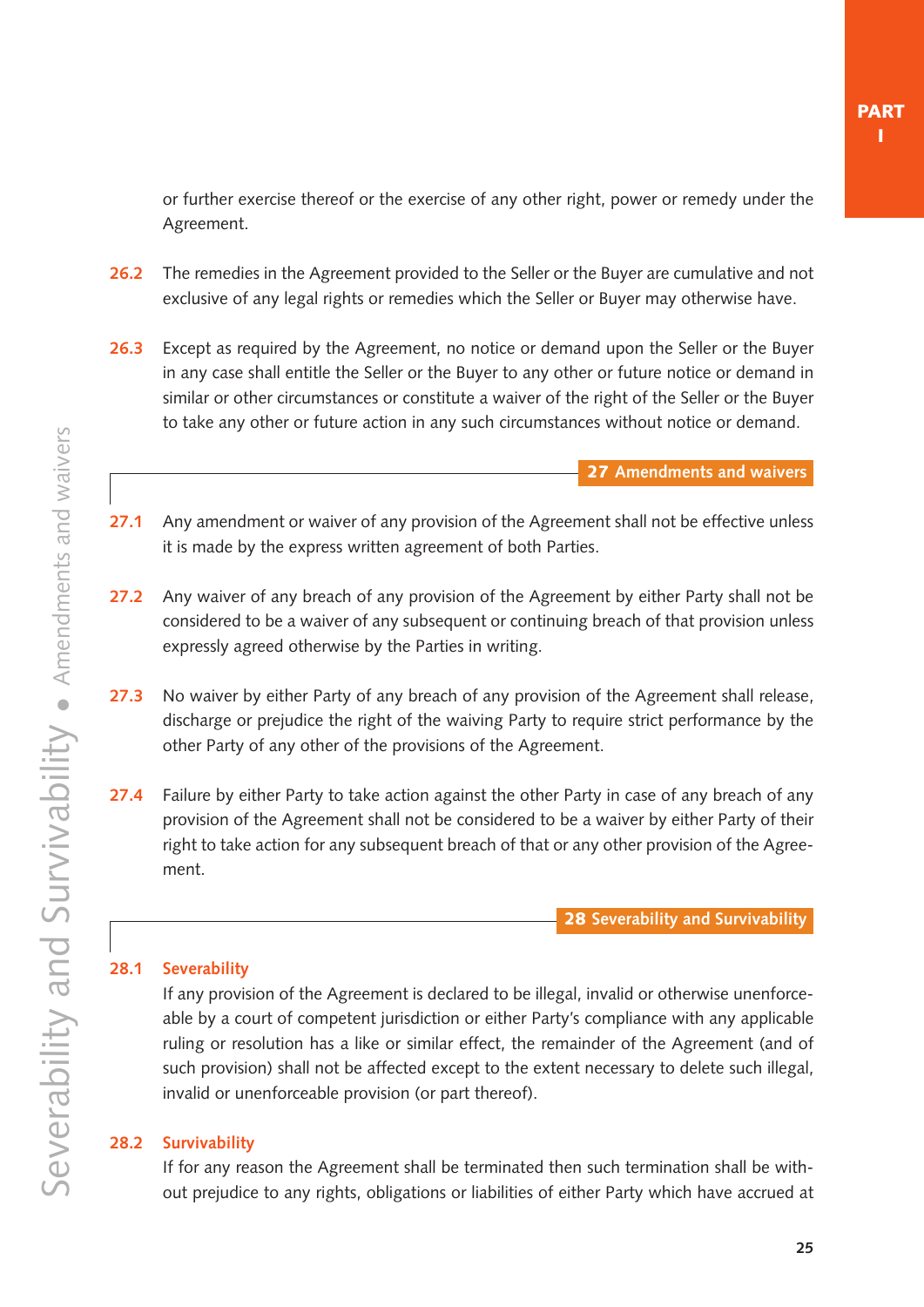<span id="page-25-0"></span>the date of termination but have not been performed or discharged, and any parts of the Agreement having any relevance thereto or any bearing thereon shall, notwithstanding the termination of the Agreement for any reason, continue in force and effect.

#### 29 **Recording, Retention and Monitoring of Communications**

Each Party hereby acknowledges and consents that the other Party may upon the prior notice to the other Party in a form required by the applicable laws and regulations:

- **(a)** record and retain electronic transmissions (including telephone conversations, e-mail and instant messaging between the Parties' respective representatives in connection with the Agreement or other commercial matters between the Parties), and in case of disagreements, misunderstandings or any other problem, the aforementioned information may be used for the purposes of resolving such matters;
- **(b)** submit the abovementioned recordings as evidence in any proceedings; and
- **(c)** monitor electronic transmissions for purposes of security and compliance with applicable laws, regulations and internal policies.

#### 30 **Confidentiality**

- **30.1** The terms of the Agreement shall be kept strictly confidential and the details of the Agreement shall not be disclosed by either Party to any third party without the previous consent in writing of the other Party.
- **30.2** Notwithstanding the provisions of Clause 30.1, a Party (the "Disclosing Party") may disclose details of the Agreement without the other Party's prior written consent if:
	- **(a)** such disclosure is required by law or by any securities exchange or regulatory or governmental body or fiscal authority having jurisdiction over it, wherever situated, and whether or not the requirement has the force of law; or
	- **(b)** the confidential information is or was already in the public domain other than through the fault or action of the Disclosing Party; or
	- **(c)** such disclosure is to an Affiliate, Associated Company, legal advisor, agent, financing bank, insurance company/broker or in connection with any dispute, legal or arbitration proceedings or pursuant to [Clause 21,](#page-22-0) and the Disclosing Party shall cause all Parties in receipt of such information to be bound by the same obligations of confidentiality as contained in the Agreement; or
	- **(d)** the information is revealed in connection with the assignment of the contract, if permitted, or the assignment of the right to receive payment.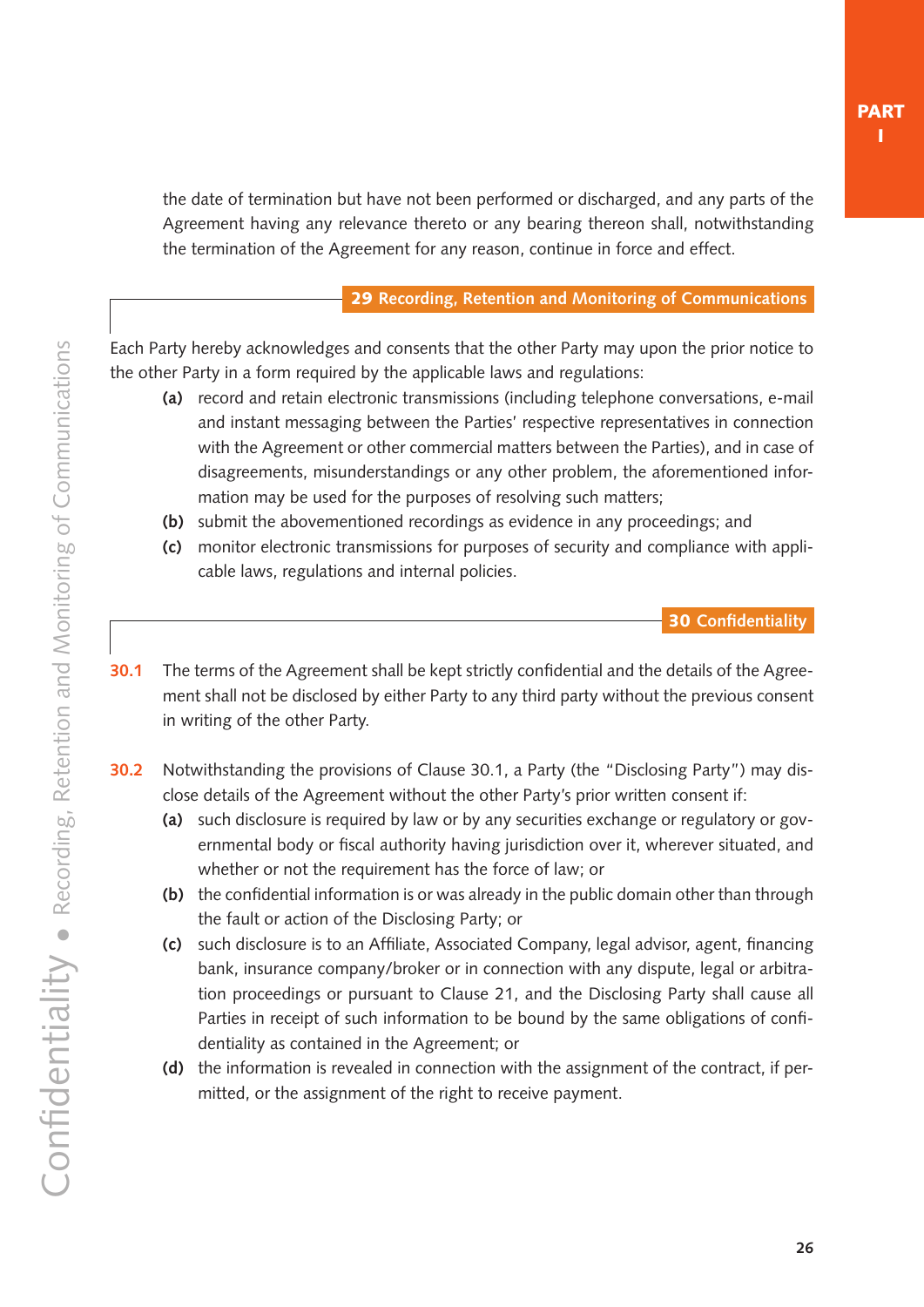<span id="page-26-0"></span>No term of the Agreement shall be enforceable under the Contracts (Rights of Third Parties Act) 1999 by any person, company or other legal entity which is not a Party to the Agreement against one of the Parties to the Agreement. The Parties may rescind or vary the Agreement in whole or in part, subject to the provisions of [Clause 16,](#page-17-0) without the consent of any third Party.

32 **Miscellaneous**

#### **32.1 Change in regulations**

- **32.1.1** It is understood that the Parties are entering into the Agreement in reliance on the laws, rules, regulations, decrees, agreements, concessions and arrangements ("Regulations") in effect on the date of the Agreement with governments, government instrumentalities or public authorities affecting directly or indirectly the Marine Fuels sold under the Agreement including but without limitation to the generality of the foregoing, those relating to the production, acquisition, gathering, manufacturing, transportation, storage, trading or delivery of the Marine Fuels, insofar as such Regulations affect the Parties or the Seller's Supplier(s).
- **32.1.2** If at any time and from time to time during the currency of the Agreement any Regulations are changed or new Regulations have become or are due to become effective, whether by law, decree or regulation or by response to the insistence or request of any governmental or public authority or any person purporting to act for such organisations, and the material effect of such changed or new Regulations is:
	- **(a)** not covered by any other provision of the Agreement; and
	- **(b)** has or will have a material adverse economic effect on the Seller;

the Seller shall have the option to request renegotiation of the price(s) and/or other relevant terms of the Agreement. Such option may be exercised by the Seller at any time after such changed or new Regulations are notified by written notice to the Buyer, such notice shall contain the new price(s) and/or terms and conditions desired by the Seller. If the Parties do not agree upon the new price(s) or terms and conditions within fifteen (15) Days after the date of Seller's notice, either Party shall have the right to terminate the Agreement immediately at the end of such fifteen (15) Day period. Any Marine Fuels delivered during such fifteen (15) Day period shall be sold and purchased at the price(s) and on the terms and conditions specified under the Agreement without any adjustment in respect of the new or changed regulations.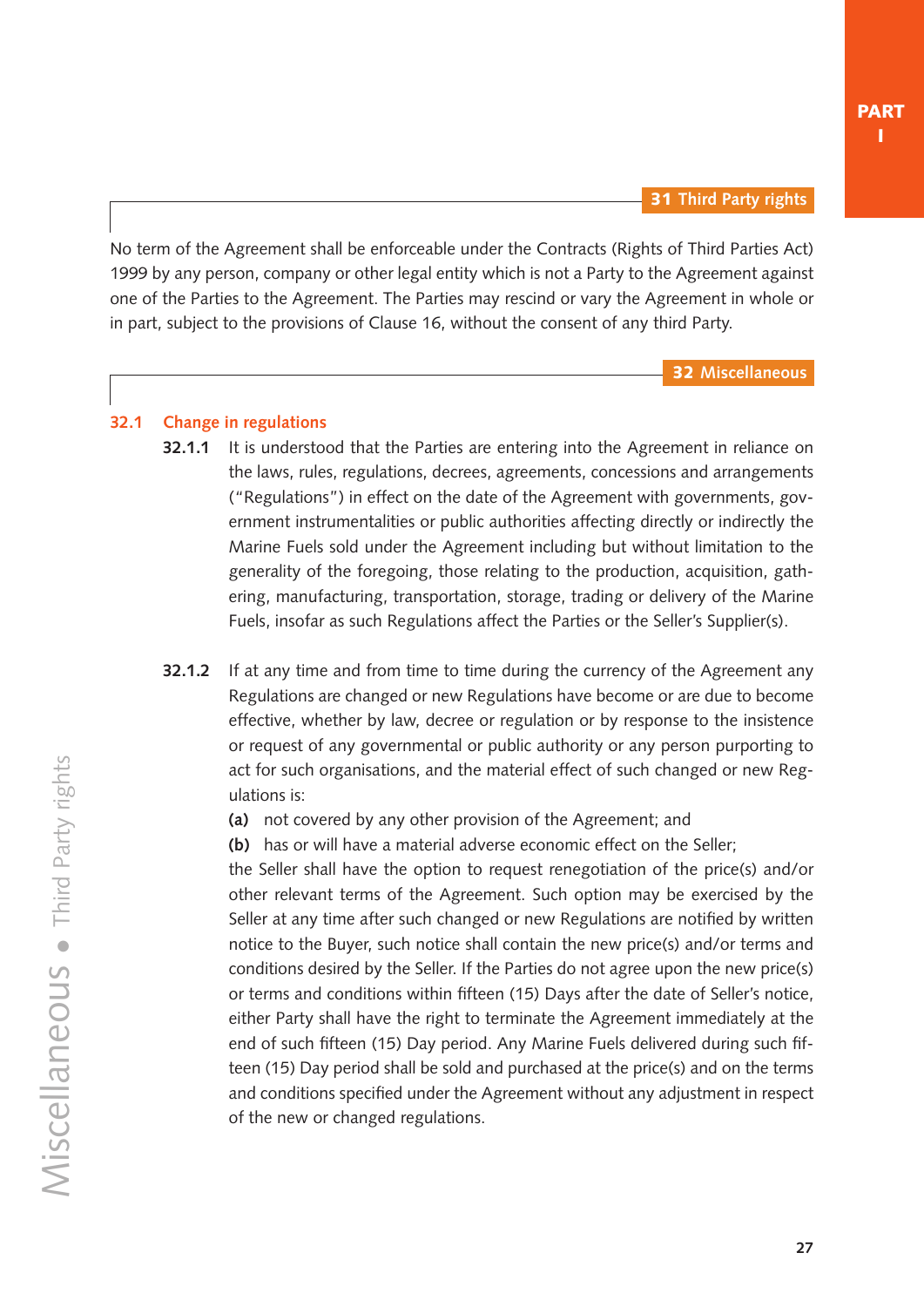#### **32.2 Trade controls and boycotts**

- **32.2.1** Notwithstanding anything to the contrary herein:
	- **(a)** nothing in the Agreement is intended, and nothing herein should be interpreted or construed, to induce or require either Party hereto to act in any manner (including failing to take any actions in connection with a transaction) which is inconsistent with, penalised or prohibited under any laws, regulations, decrees, ordinance, order, demand, request, rules or requirements of the European Union, any EU member state, Switzerland, the United Nations or the United States of America that could be applicable to such Party which relate to international boycotts of any type; and
	- **(b)** neither Party shall be obliged to perform any obligation otherwise required by this Agreement (including without limitation an obligation to (a) perform, deliver, accept, sell, purchase, pay or receive monies to, from, or through a person or entity, or (b) engage in any other acts if this would be in violation of, inconsistent with, or expose such Party to punitive measures under Sanctions.
- **32.2.2** Where any performance by a Party would be in violation of, inconsistent with, or expose such Party to punitive measures under, the Sanctions, such Party (the "Affected Party") shall, as soon as reasonably practicable give written notice to the other Party of its inability to perform. Once such notice has been given the Affected Party shall be entitled to:
	- **(a)** immediately suspend the affected obligation (whether payment or performance) until such time as the Affected Party may lawfully discharge such obligation; or
	- **(b)** if it is not possible to suspend the affected obligation and the inability to discharge the obligation continues (or is reasonably expected to continue) until the end of the contractual time for discharge thereof, to a full release from the affected obligation, provided that where the relevant obligation relates to payment for goods which have already been delivered, the affected payment obligation shall remain suspended (without prejudice to the accrual of any interest on an outstanding payment amount) until such time as the Affected Party may lawfully resume payment; and
	- **(c)** where the obligation affected is acceptance of the Vessel, to require the other Party to nominate an alternative Vessel;

in each case without any liability whatsoever (including but not limited to any damages for breach of contract, penalties, costs, fees and expenses).

**32.2.3** Nothing in this Clause shall be taken to limit or prevent the operation, where available under the governing law of the Agreement, of any doctrine analogous to the English Common Law doctrine of frustration.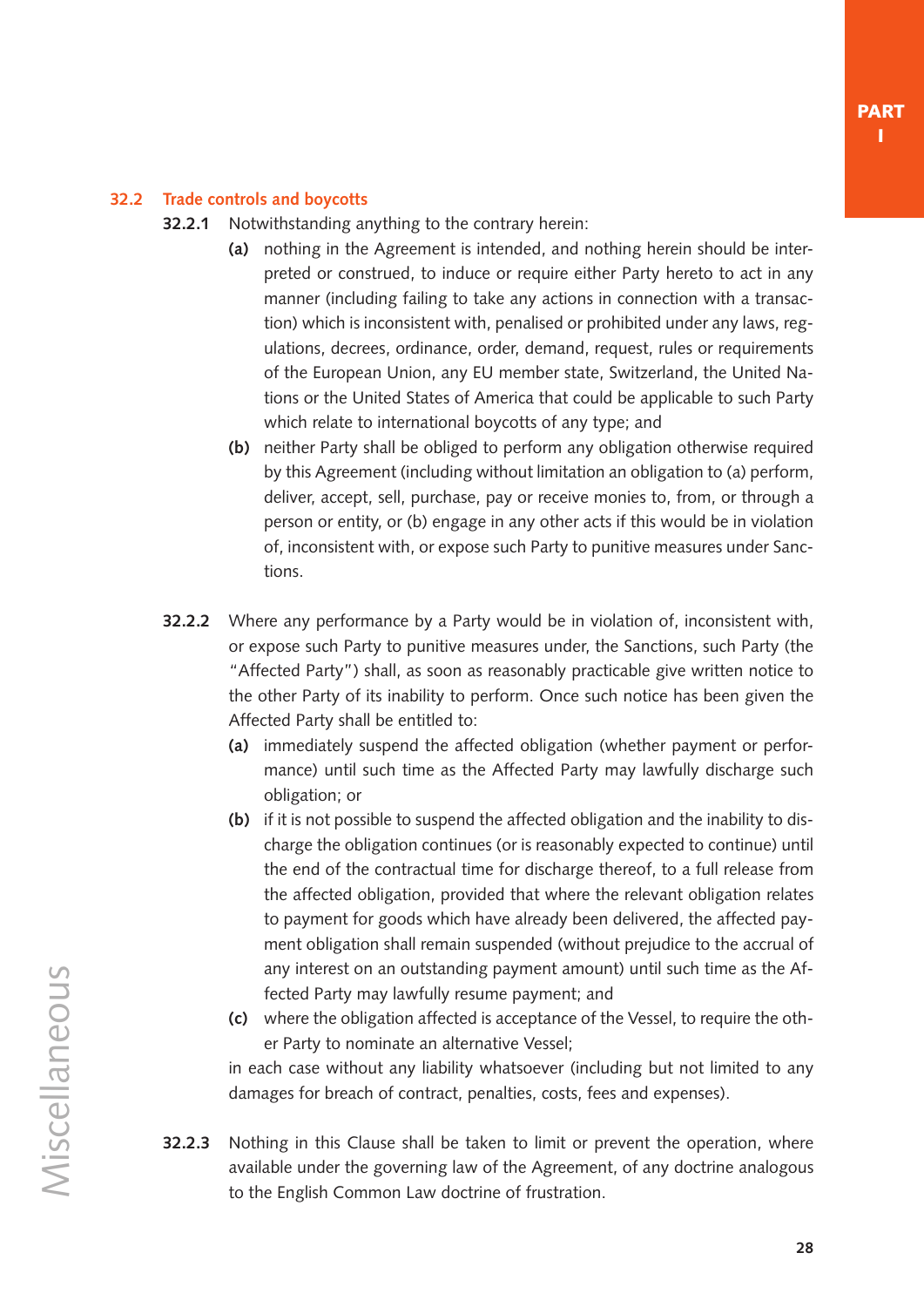**32.2.4** The Buyer undertakes to comply at all times with Repsol's "Ethic and Conduct Code". In this regard, the Buyer undertakes to respect the code and to prevent, mitigate and remedy any violation thereof. The Buyer will cooperate with the Seller to ensure that the business principles contained in Repsol´s "Ethic and Conduct Code", as may be amended from time to time and as posted on the Repsol website ([www.repsol.com](https://www.repsol.energy/es/)), are complied with.

#### **32.3 Anti-money laundering and anti-terrorism financing**

- **32.3.1** The Parties agree that in connection with the Agreement, they will comply with all treaties and regulations of the United Nations, European Union, Spanish government and, as the case may, be any other legislation or requirements that could be applicable to such Party relating to anti-money laundering and anti–terrorism financing.
- **32.3.2** In particular each Party represents to the other that they shall not employ in transactions in connection with the Agreement any financial resources, assets or securities originated or derived from:
	- **(a)** unlawful activity of any nature;
	- **(b)** terrorists or terrorist organizations; or
	- **(c)** persons or entities subject to Sanctions, and as the case may be, any other legislation
- **32.3.3** Either Party may terminate the Agreement forthwith upon written notice to the other Party at any time, if in its reasonable judgment, supported by credible evidence, the other Party is in breach of any of the above representations, warranties or undertakings in this Clause.

#### **32.4 Facilitation Payments and Anti-Corruption**

- **32.4.1** The Parties agree that in connection with the Agreement, they will each respectively comply with all applicable laws, rules, regulations, decrees and/or official government orders of the European Union, any EU member state, Switzerland, the United Nations and the United States of America relating to anti-bribery/anti-corruption and anti-money laundering.
- **32.4.2** The Buyer and the Seller each represent, warrant and undertake to the other that they shall not, directly or indirectly and with the intent to obtain or keep business or to secure some other improper advantage:
	- **(a)** pay, offer, give or promise to pay or authorize the payment of, any monies or otherwise convey any other things of value to:
		- **(i)** any employee of a state or government owned business, school, hospital or other entity;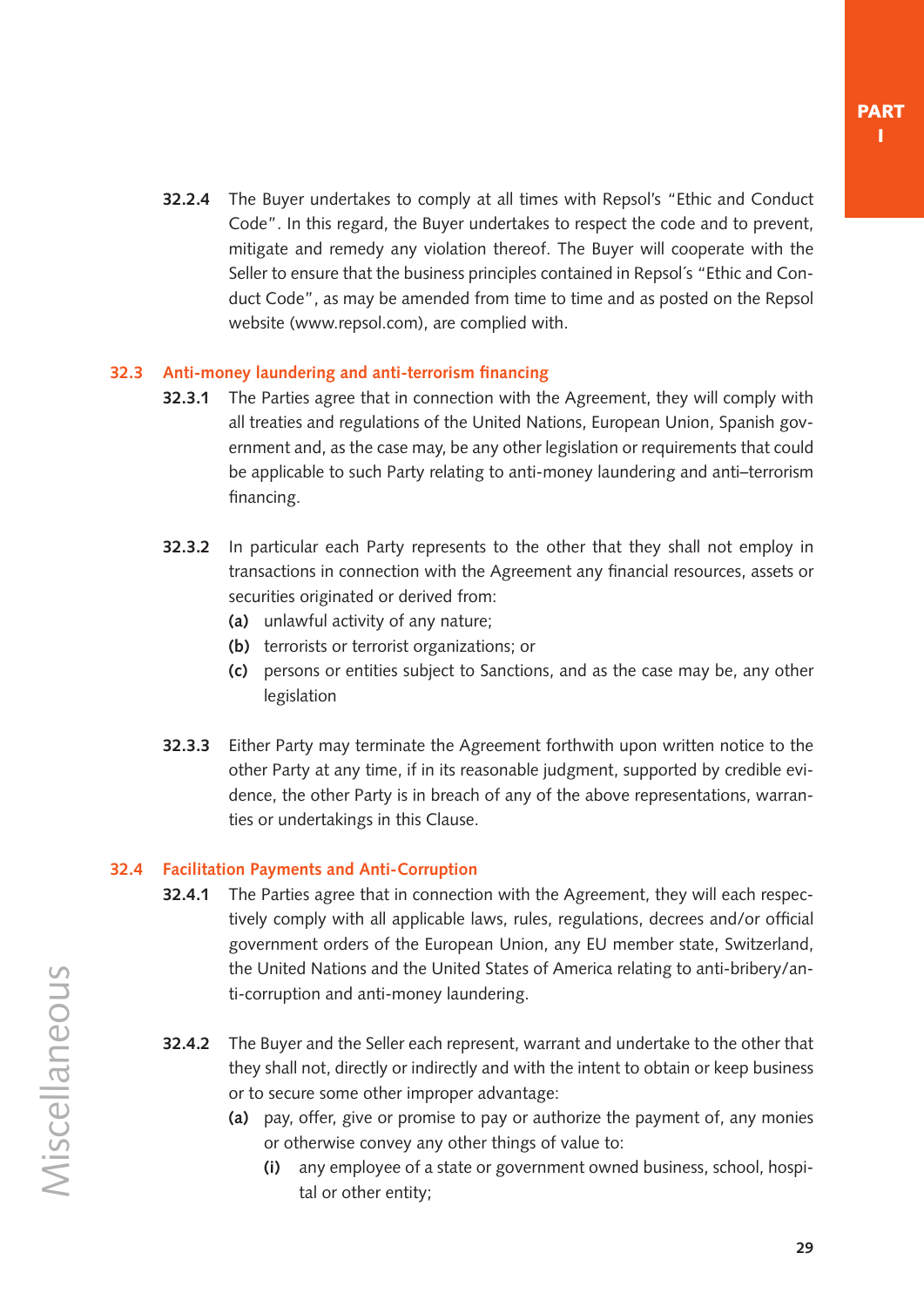- <span id="page-29-0"></span>**(ii)** an officer or employee of any government entity, department or agency;
- **(iii)** any person acting in an official capacity for or on behalf of any government;
- **(iv)** a public international organization or any department, agency, or instrumentality thereof;
- **(v)** any political Party or official thereof, or any candidate for political office;
- **(vi)** any director, officer, employee or agent/representative of an actual or prospective counterparty, supplier or customer of the Buyer or Seller;
- **(vii)** any other person, individual or entity at the suggestion, request or direction or for the benefit of any of the above-described persons and entities; or
- **(b)** engage in other acts or transactions, in each case if such could in violation of or inconsistent with the anti-bribery/anti-corruption or anti-money laundering legislation of any government, including the U.S. Foreign Corrupt Practices Act, the U.K. Anti-Terrorism, Crime and Security Act 2001, the Money Laundering Regulation 2007 and the Proceeds of Crime Act 2002 and the applicable country legislation implementing the O.E.C.D. Cnvention on Combating Bribery of Foreign Public Officials in International Business Transactions.
- **32.4.3** Either Party may terminate the Agreement upon written notice to the other Party at any time, if in its reasonable judgment, supported by credible evidence, the other Party is in breach of any of the above representations, warranties or undertakings in this Clause.

#### 33 **Health, Safety and Environment**

- **33.1** The Seller shall provide the receiving Vessel with Material Safety Data Sheets ("M.S.D.S.") appropriate to the grade of Marine Fuels delivered. Additionally, the Buyer shall provide all relevant third parties, including but not limited to, its employees, tank ship crew and/or contracts with a Material Safety Data Sheet and any other relevant information relating to the danger to health and environment of the Marine Fuels. The Buyer and the Seller shall each, at all times, be responsible for ensuring that all relevant obligations, recommendations, international regulations directives, conventions, or guidelines are complied with.
- **33.2** The Seller shall not be responsible in any respect, whatsoever for any loss, damage or injury resulting from any hazards inherent in the nature of any Marine Fuels delivered under the Agreement.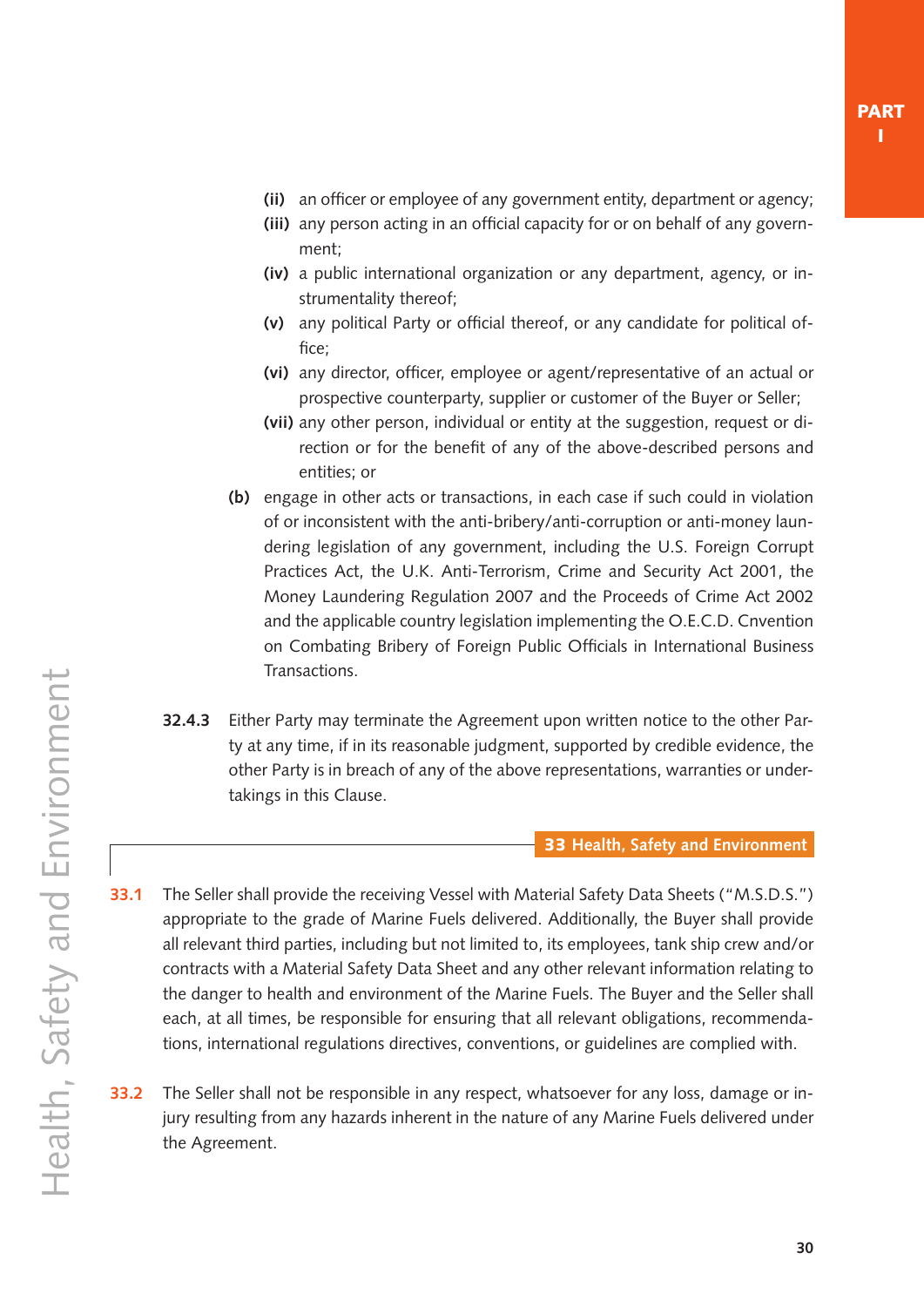- **33.3** If a spill occurs during supply, the Buyer will promptly take all action reasonably necessary to remove the spillage and mitigate its effects. However, whatever may have been the cause of such a spill, the Seller (which for the purposes of this Clause includes its Suppliers) is hereby authorised, at its option, upon notice to the Buyer, or the Buyer's operator, or the agent of the receiving Vessel, to take such measures, either itself or in cooperation with the Buyer and incur in such expenses (whether by employing its own resources or by contracting with others) as it considers reasonably necessary to remove the Marine Fuels and mitigate the effects of such spill.
- **33.4** If the Seller has exercised its option to remove the Marine Fuels to mitigate the effects of such spill (mentioned in 33.3.), the Buyer agrees to co-operate and render such assistance as is required by the Seller in the course of such action, and to bear the costs and expenses thereof (including those of the Seller or its Suppliers) except to the extent that the negligence of the Seller or its Suppliers can be shown to have caused the spill.
- **33.5** The Buyer also agrees to indemnify the Seller against all claims for collision damage or other damages, costs, fines and penalties arising from any such spills mentioned in this [Clause](#page-29-0) [33](#page-29-0) except to the extent that the negligence of the Seller contributed thereto.
- **33.6** If both Parties have acted negligently, any expenses, disbursements and/or costs in respect of actions to remove the effects of such spills mentioned in this [Clause 33](#page-29-0) shall be divided between the Parties in accordance with the respective degree of negligence and culpability.
- **33.7** The Buyer also agrees to give, or cause to be given to the Seller, all such documents and other information concerning any spill, or any programme for the prevention thereof, which are requested by the Seller, or required by law or regulation applicable at the time and place where the Seller delivers products under this contract to the Buyer.